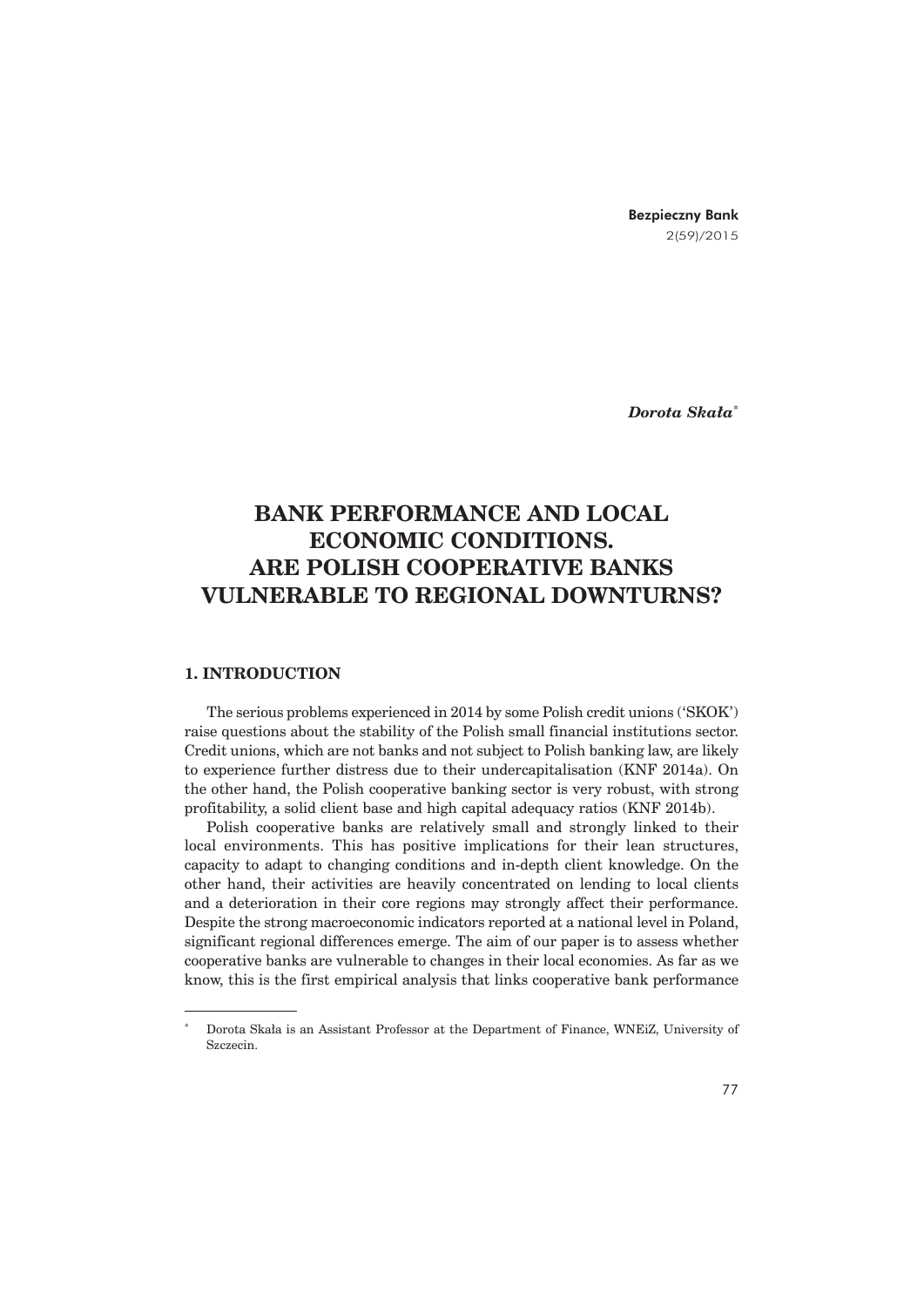2(59)/2015

and growth to regional economic conditions. If such a relation exists, it has strong policy implications. National supervisors should account not only of scenarios of general macroeconomic turndowns, but should take into consideration regional downturns that may affect probabilities of default by cooperative banks. The structure of the paper is as follows: we start with a brief literature review, which is followed by a description of our methodology and data. We then present estimation results and discussion, and conclude.

# **2. LITERATURE REVIEW**

The financial crisis of 2007–2009 has stimulated a discussion of ideal banking models and some authors underline the importance of simple, small-scale banking (Vallascas and Keasey, 2012). Poland represents the largest banking sector in Central Europe, but it is strongly dominated by a few large commercial banks. The five largest banks represented 46% of total Polish banking sector assets at the end of 2013 (KNF, 2015). As a result, the Polish cooperative sector with just under 7% of total assets is rarely studied, especially in empirical analyses, including individual bank data. This is also possibly due to problems with accessing financial data, as – in contrast to Western European counterparts – Polish cooperative banks are not included in commercial bank data products, such as Bankscope1. Miklaszewska and Kil (2014) provide a description of recent developments in average profitability of Polish cooperative banks, while Szambelañczyk (2006) provides the most comprehensive study of the Polish cooperative banking sector.

Among international samples, Fiordelisi and Mare (2014) perform a comprehensive study on c. 2,500 cooperative banks from five EU countries encompassing the period 1998–2009, and find a positive effect of competition on bank stability. Market power has a negative effect on bank soundness, which also persists during the financial crisis. On the other hand, they find that homogeneity in the cooperative banking sector enhances bank soundness. Expansion into nontraditional banking activities, such as non-interest income activities, could lead to higher insolvency risk.

An analysis of Italian cooperative banks between 1997 and 2009 performed by Fiordelisi and Mare (2013) emphasises that more efficient banks have a higher probability of survival. More skilful managers who succeed in minimising costs, maximising revenues and maximising profits increase banks' survival time. In addition, traditional financial ratios may be used to predict bank distress in the cooperative sector. Thus, profitability has strong implications for future defaults

<sup>1</sup> Bankscope only includes 3 Polish cooperative banks, including BGZ (which is in fact a commercial bank), BPS (an associating bank) and one other cooperative bank.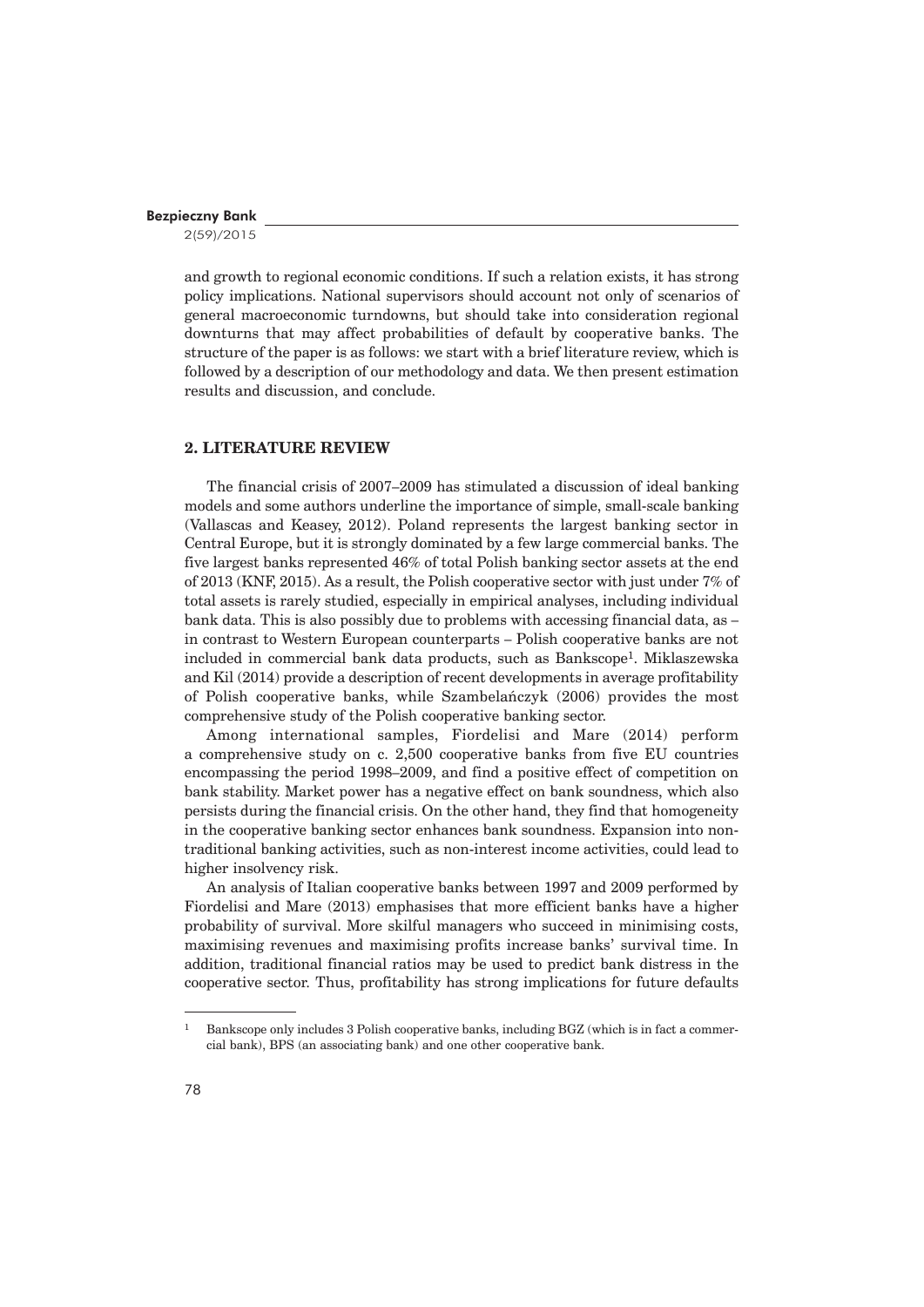and the analysis that follows in our paper allows more light to be shed on the fragility of the cooperative sector in Poland.

Hesse and Cihak (2007) provide evidence that cooperative banks had lower insolvency risk than commercial and savings banks in the 1994–2004 period for 29 OECD countries. This is mainly due to the lower volatility of returns of cooperative banks, which offsets their lower capitalisation and profitability. They also find that larger banks are more stable in general. Cooperative banks' stability is positively related to higher diversity in their activities, in contrast to commercial banks, where diversity is already high so further increases in diversification lead to lower stability. They also find that cooperative banks undercharge for loans, compared to commercial banks.

Goddard et al. (2008a) analyses the effects of diversification in activities of US credit unions and finds two primary effects. On one hand, returns from noninterest activities are higher, but on the other hand more diversified credit unions have lower returns than more specialised institutions. The second effect seems to dominate, especially for smaller credit unions that do not have the expertise or scale to benefit from non-core products. The largest institutions may, however, benefit from diversification. In addition, he finds that larger credit unions have higher returns, both adjusted and unadjusted for risk. In addition, the volatility of these returns is lower. Higher capital rates are positively related to risk-adjusted profitability. Goddard et al. (2008b) indicate that individual credit unions' policies are more important in explaining performance diversification than sector effects. De Jonghe (2010) finds that banks with higher non-interest income have more risk. Small and better capitalised banks are better able to face adverse economic conditions.

Closely related to our paper is an analysis by Furlong and Krainer (2007), who study the link between commercial banks and the economic conditions of markets on which they operate. They find a significant relation between regional economic shocks and bank performance. In addition, they find that shocks tend to bring out dispersions in bank performance, due to the differing degrees of exposure to local economies that these banks experience. In a related study of community banks, Yeager (2004) finds that economic shocks in the form of unemployment rate changes do not significantly affect the performance of banks located in the areas where such shifts take place. We verify whether the regional economic environment affects the performance and growth of Polish cooperative banks, which may allow policy conclusions to be drawn for the national supervisors. The issue is also important for cooperative banks themselves, as according to a study by Miklaszewska and Kil (2014) cooperative banks believe that their greatest vulnerability lies in credit risk and originates from possible macroeconomic deterioration.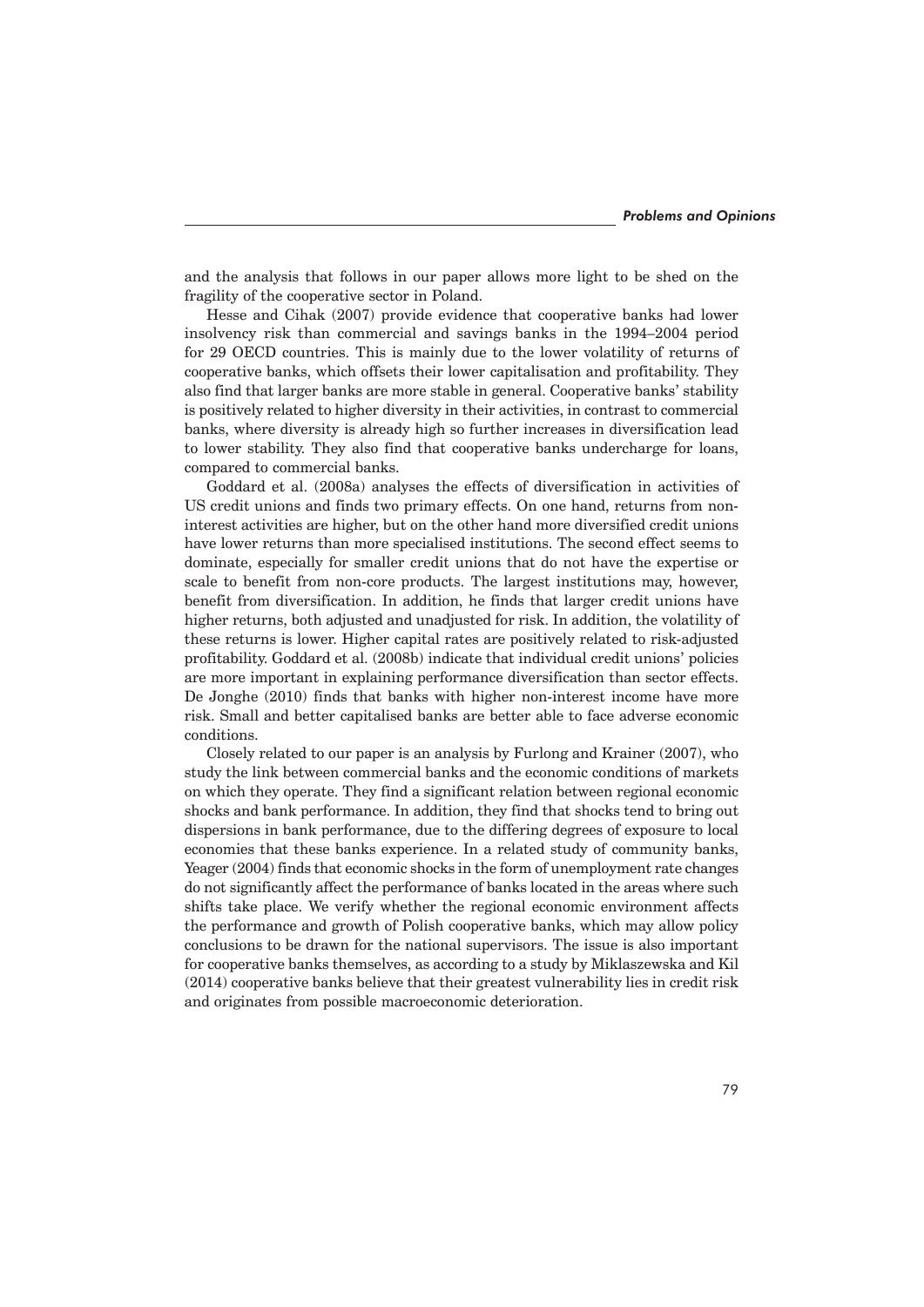2(59)/2015

# **3. METHODOLOGY AND DATA**

The main aim of this paper is to study the relationship between cooperative bank performance and growth, and the local macroeconomic environment in which these banks operate. Our bank sample includes 365 cooperative banks, associated under one associating bank, so the group is homogenous with regards to 'internal' reporting and supervising standards, as well as intra-group funding possibilities<sup>2</sup>. The sample includes data for the period between 2008–20123. We match the bank dataset with Polish Statistical Office (GUS) data on regions (*Local Data Bank*). The activities of Polish cooperative banks are concentrated in their core regions and they were initially only allowed to carry out transactions with clients from the districts ('poviats') where those banks were headquartered. Current regulations allow larger banks to broaden their activities to regions ('voivodships') and the largest banks to extend nationwide (Act on cooperative banks, their association and associating banks 2000). However, we assume that poviats are the main areas of activity for cooperative banks and they are most affected by economic developments in their local communities.

In order to assess the relation between bank profitability and local macroeconomic environment, we calculate the following equation:

*Bank profitability*<sub>i,t,j</sub> = 
$$
\alpha + \beta_1
$$
*Local macroeconomic environment*<sub>j,t</sub> +  
+  $\beta_2$ *Bank control variables*<sub>i,t</sub> +  $v_i$  +  $\varepsilon_{i,t}$  (1)

Equation 1 is a static panel data approach, with fixed effects of  $v_i$  that are unchanged for every bank and may represent such unobserved bank characteristics as corporate culture, client services etc.  $\varepsilon$  is the random error. Subscript i represents bank,  $t$  – the year and  $j$  – the poviat.

The dependent variable is bank profitability, represented by a few measures. The main profitability measure is return on assets, ROA, which is the relation of bank net income to total assets. However, net income does not always fully reflect underlying bank profitability, due to the phenomenon of income smoothing (see e.g. Bouvatier et al. 2014). Within income smoothing, banks use loan loss provisions to smooth their bottom line by making higher reserves when income is strong and diminishing provisions when earnings suffer. Thus we also use the ratio of operating income to assets (OROA), which includes pre-provisioning income instead of net income. The third profitability ratio is net interest margin (NIM),

<sup>2</sup> Our dataset covers around two thirds of the total cooperative bank population in Poland. We believe this is fairly representative of the whole sector.

The anonymised bank data was received from Bank Polskiej Spółdzielczości. The author is very grateful to BPS for help in compiling the dataset.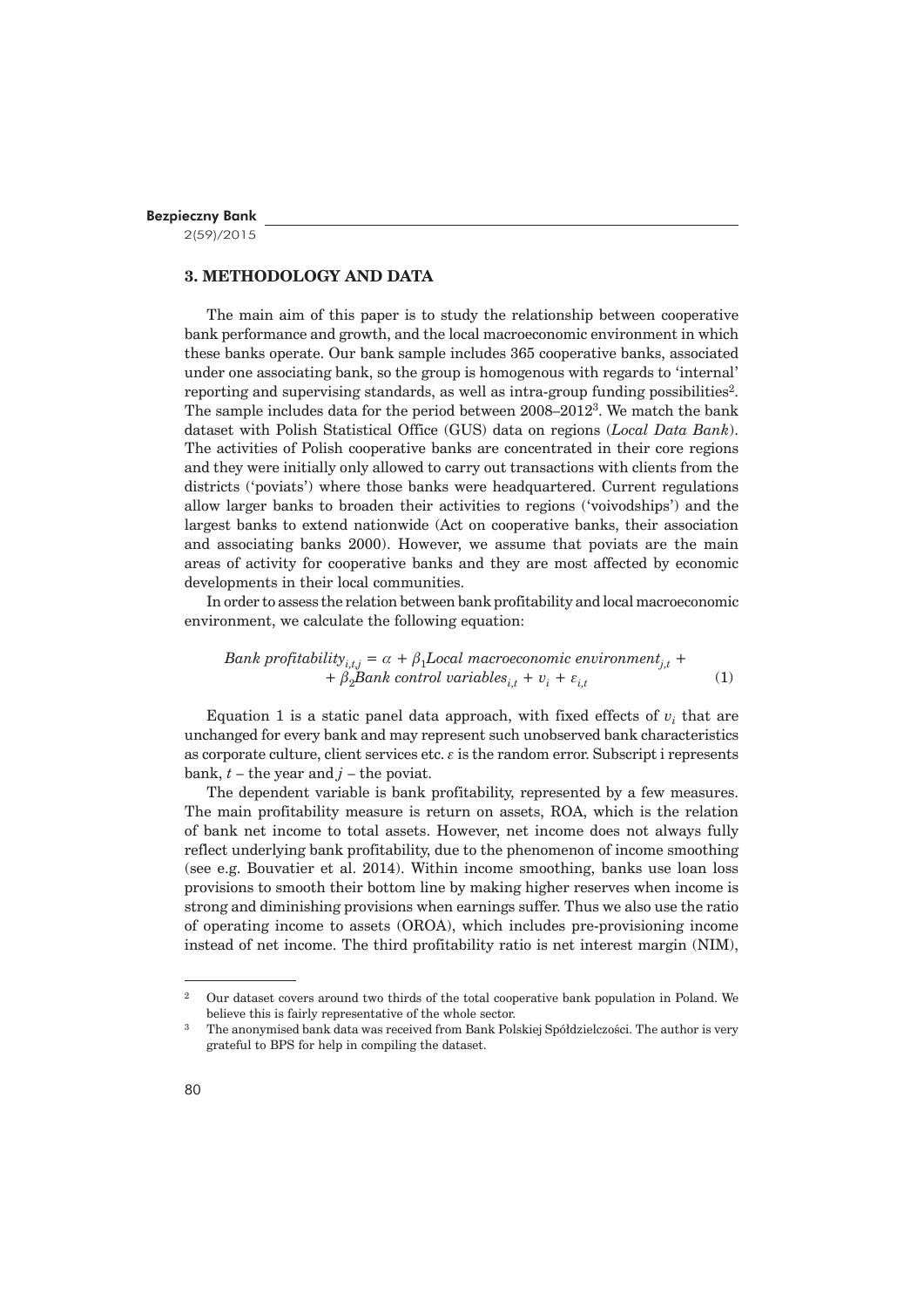which is the ratio of net interest income to total assets. The cost-income ratio indicates the ability of a bank to maintain a lean cost structure and may also be related to local macroeconomic conditions. In more challenging environments, banks may have to invest more heavily in credit risk assessment systems and attract higher quality and better paid staff. Last but not least, we study future profitability perspectives for banks, which we proxy through bank growth (*Asset growth*). Banks experiencing obstacles in their expansion rates are less likely to bring significant benefits in the form of strong profitability in the future.

*Local macroeconomic environment* is symbolised by the level of registered yearend unemployment in poviat j. Alternatively, we also use unemployment growth to verify how changes in economic conditions affect the performance and growth of cooperative banks. In cross-country comparisons, the main macroeconomic proxy is usually the level of GDP per capita or GDP growth. However, no such indicators are available for poviats. Changes in unemployment reflect a worsening or improvement of economic perspectives for the local population and SMEs, both of which form the bulk of cooperative bank clientele.

*Bank control variables* include a few conventionally used indicators that reflect the business model of a bank. They consist of bank size (natural logarithm of total assets), the share of fees in total operating income, the share of loans in total assets and deposits to assets ratios. We do not use any winsorising or centile exclusions, as there are no significant outliers in the sample. The only cut-off point is the 1 and 99 centile exclusion applied to the variable *Asset growth*, to exclude large mergers or acquisitions. Descriptive statistics of the main variables are displayed in Table 1, while Table 2 shows the correlation results.

All three profitability ratios are positively correlated, so higher net interest margins and pre-provisioning income translate to higher net income, despite the existence of income smoothing. The relation between ROA and bank asset growth is also positive, indicating that banks with a stronger expansion potential attain higher returns. Banks with a lean cost structure achieve better return on assets, but also have a higher interest margin and a more dynamic rate of growth.

We illustrate the main trends in profitability and growth of the banks in our sample between 2008–2012 in Figures 1–5. Average profitability of the cooperative sector is shown in Figure 1. A sharp decrease in net interest margin experienced in 2009 led to a drop in overall profitability in the same period. Although margins and pre-provisioning profitability picked up in 2010, this has not fully translated to an increase in ROA by the end of 2012. A partial explanation of this is presented in Figure 2, which shows the average bank size and level of average unemployment in the period studied.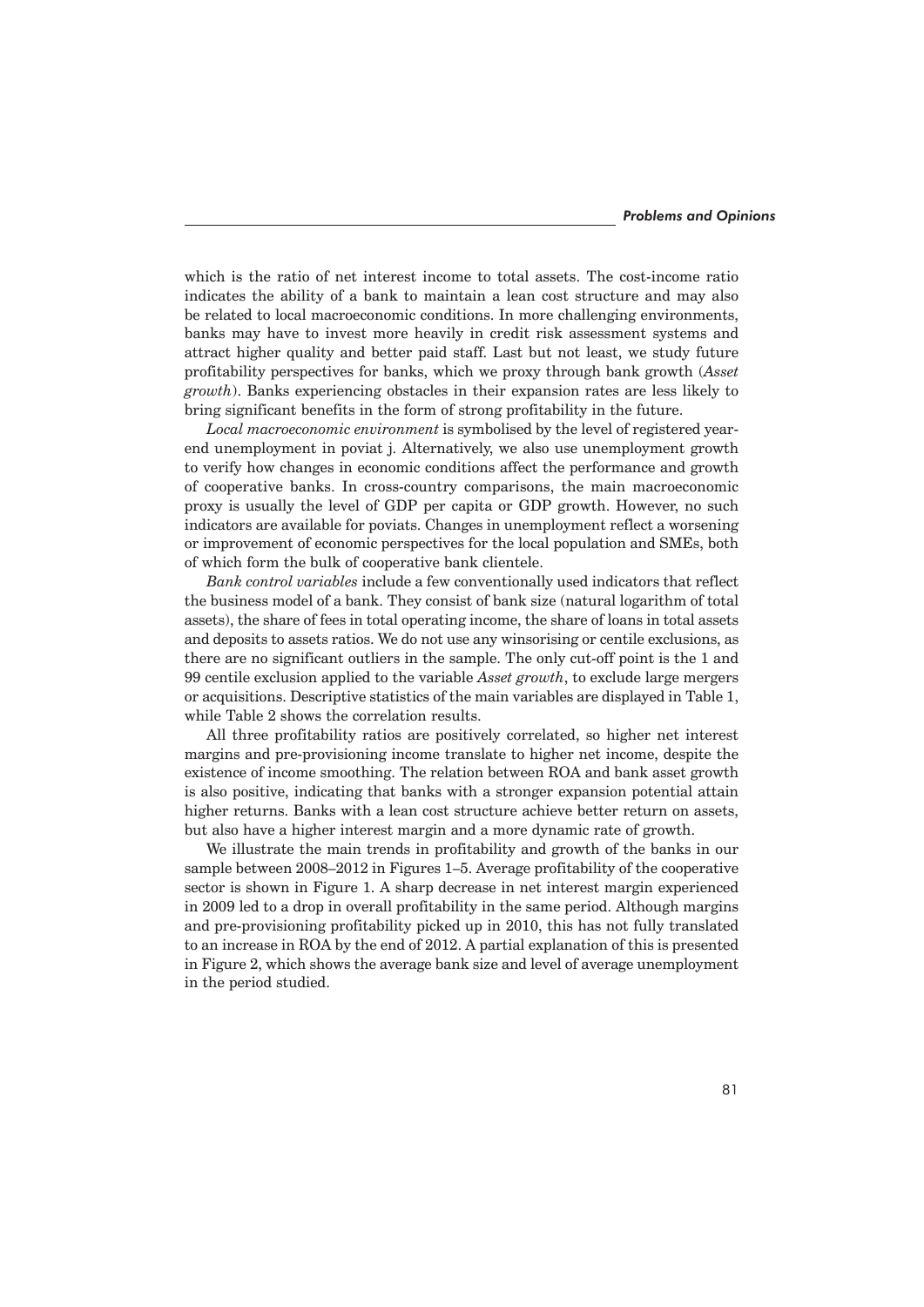2(59)/2015

| <b>Variable</b> | Obs  | Mean   | Std. Dev. | Min       | <b>Max</b> |
|-----------------|------|--------|-----------|-----------|------------|
| <b>ROA</b>      | 2143 | 1.382  | 0.641     | $-5.238$  | 4.590      |
| <b>OROA</b>     | 2097 | 1.952  | 0.728     | $-0.523$  | 9.205      |
| <b>NIM</b>      | 2143 | 4.543  | 0.896     | 2.356     | 8.442      |
| Cost income     | 2508 | 64.242 | 9.436     | 34.205    | 100.393    |
| Asset growth    | 1782 | 10.621 | 9.465     | $-38.198$ | 81.079     |
| Loans/assets    | 2151 | 87.337 | 12.887    | 16.634    | 97.977     |
| Deposits/assets | 2116 | 83.556 | 6.100     | 0.000     | 94.609     |
| Fee share       | 2500 | 25.396 | 6.628     | $-2.548$  | 58.865     |
| <b>Size</b>     | 2151 | 18.112 | 0.847     | 16.191    | 21.528     |
| Unemployment    | 2202 | 13.855 | 5.104     | 1.900     | 33.800     |

**Table 1. Descriptive statistics of main variables**

*Notes*: ROA is the relation of net income to total assets in year *t*, OROA is the relation of pre-provisioning income to total assets in year *t*, NIM is the relation of net interest income to total assets in year *t*, Cost income is the relation of non-operating expenses to operating revenues in year *t*, Asset growth is the rate of growth of total assets between year *t*–1 and *t*, Unemployment is the year-end rate of registered unemployment in poviat *j*, Loans/assets are total loans to total assets in year *t*, Deposits/assets are total deposits to total assets in year *t*, Fee share is the share of net fees in total operating income, Size is the natural logarithm of total assets.



**Figure 1. Average bank profitability: ROA, operating ROA and NIM between 2008–2012**

Notes: own calculations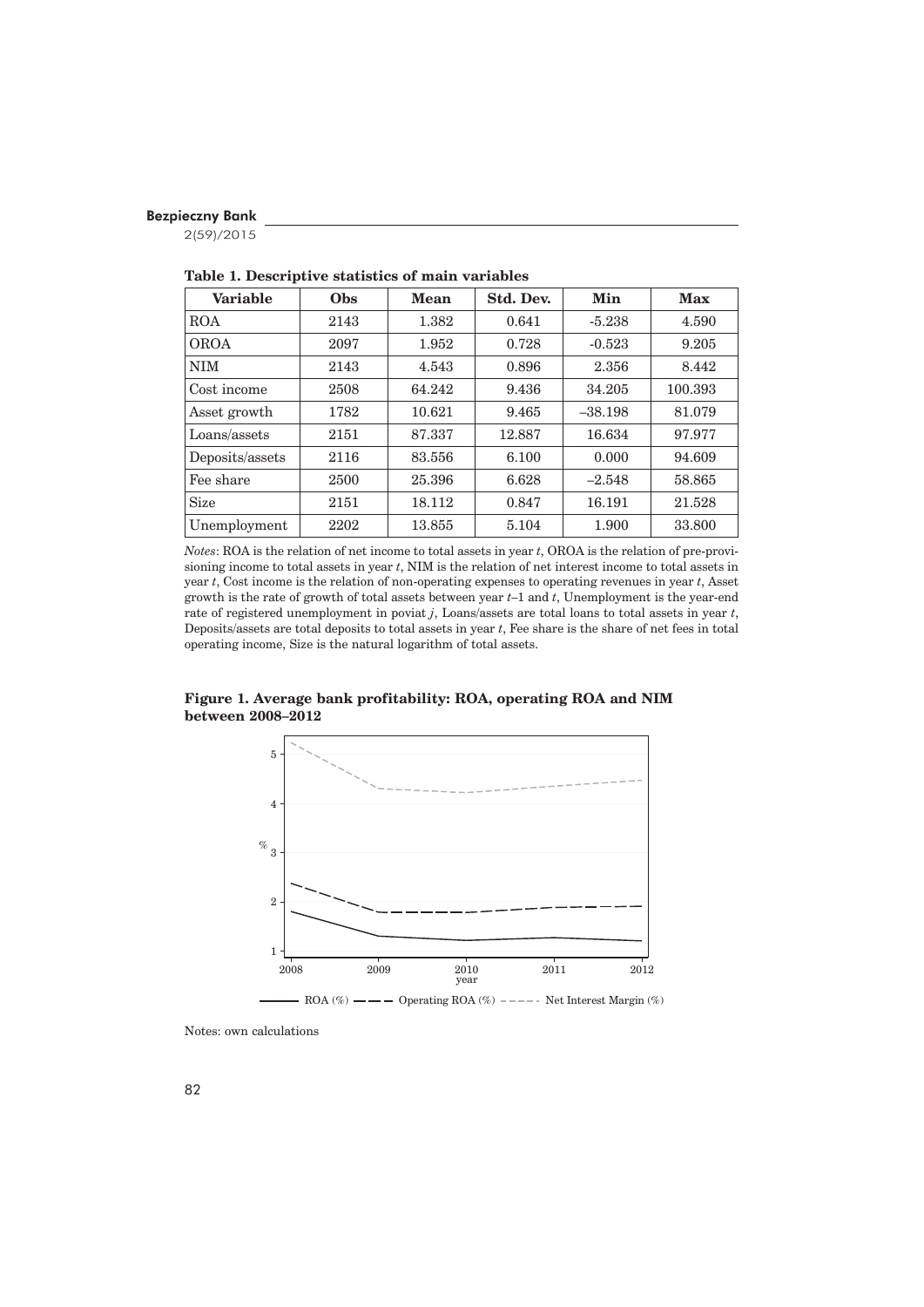|                                                                                                                                              | ROA       | OROA                                                                 | NIM                             | income<br>Cost         | <b>Asset</b><br>growth | Loans/<br>assets | assets<br>Depo-<br>sits/                     | share<br>Fee | <b>Size</b> | ployment<br>Unem- |
|----------------------------------------------------------------------------------------------------------------------------------------------|-----------|----------------------------------------------------------------------|---------------------------------|------------------------|------------------------|------------------|----------------------------------------------|--------------|-------------|-------------------|
| ROA                                                                                                                                          |           |                                                                      |                                 |                        |                        |                  |                                              |              |             |                   |
| OROA                                                                                                                                         | 0.7563*   |                                                                      |                                 |                        |                        |                  |                                              |              |             |                   |
| NIM                                                                                                                                          | $0.5043*$ | $0.5950*$                                                            |                                 |                        |                        |                  |                                              |              |             |                   |
| Cost income                                                                                                                                  |           | $-0.6006*$ $-0.7499*$ $-0.1309*$                                     |                                 |                        |                        |                  |                                              |              |             |                   |
| Asset growth                                                                                                                                 | $0.0703*$ |                                                                      | $0.0467$ $ -0.1418*$ $-0.1997*$ |                        |                        |                  |                                              |              |             |                   |
| Loans/assets                                                                                                                                 | $0.1158*$ | $0.0916*$                                                            | 0.0259                          | $\left[-0.1455\right]$ | 0.0257                 |                  |                                              |              |             |                   |
| Deposits/assets                                                                                                                              |           | $-0.4596*$ $ -0.5144*$ $ -0.4958*$   0.2947*   0.1532* $ -0.0446$    |                                 |                        |                        |                  |                                              |              |             |                   |
| Fee share                                                                                                                                    |           | $-0.2589*$ $-0.3661*$ $-0.2761*$ $-0.4683*$ $-0.0538$ $-0.1508*$ $-$ |                                 |                        |                        |                  | $0.1618*$                                    |              |             |                   |
| Size                                                                                                                                         |           | $-0.3478*$ $ -0.3059*$ $ -0.5504*$   0.0435                          |                                 |                        |                        |                  | $0.1663*$   $-0.0719*$   0.6476*   $-0.0058$ |              |             |                   |
|                                                                                                                                              |           |                                                                      |                                 |                        |                        |                  |                                              |              |             |                   |
| Notes: ROA is the relation of not income to total assets in year f OROA is the relation of pre-provisioning income to total assets in year f |           |                                                                      |                                 |                        |                        |                  |                                              |              |             |                   |

Table 2. Correlation table for the main variables **Table 2. Correlation table for the main variables**

A strain in the transmit of the section in the section of the section of the section of the section of the section of the section of the section of the section of the section of the section of the section of the section o Notes: ROA is the relation of net income to total assets in year *t*, OROA is the relation of pre-provisioning income to total assets in year *t*, Notes: KOA is the relation of net income to total assets in year t, OKOA is the relation of pre-provisioning income to total assets in year t,<br>NIM is the relation of net interest income to total assets in year t, Cost inco nues in year *t*, Asset growth is the rate of growth of total assets between year *t*–1 and *t*, Unemployment is the year-end rate of registered unemployment in poviat j, Loans/assets are total loans to total assets in year *t*, Deposits/assets are total deposits to total assets in year *t*, Fee share is the share of net fees in total operating income, Size is the natural logarithm of total assets. \* corresponds to a significance NIM is the relation of net interest income to total assets in year *t*, Cost income is the relation of non-operating expenses to operating revelevel of 0.1.

# *Problems and Opinions*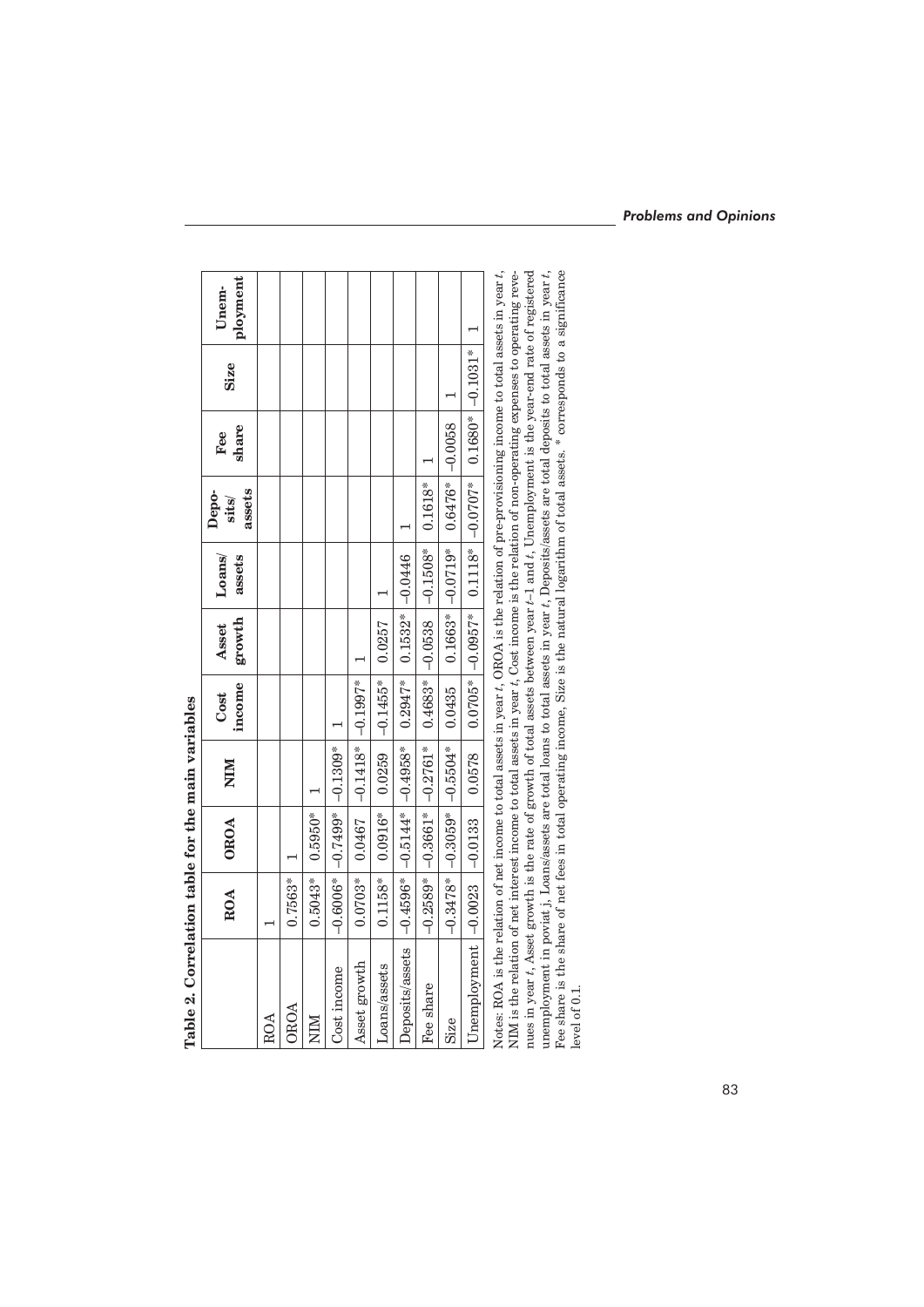2(59)/2015





Notes: own calculations

The consistent growth in unemployment levels that started with a steep rise in 2009 has not been accompanied by stagnation in bank growth in the cooperative sector. Despite weak labour market conditions, cooperative banks have continuously expanded their activities. In addition, ROA and NIM levels remain very high in relation to commercial bank standards, even if average unemployment levels seem to have hindered profitability growth within the cooperative sector.

In order to assess the effect of macroeconomic changes on bank profitability and growth in more detail, we introduce three subsamples of banks, divided by size. Banks with an average size (per total period) under the 33 percentile are classified as small, between 33 and 66 percentile as medium and above 66 percentile as large. Figure 3 displays the differences in average performance between the subsamples.

Small banks consistently displayed the highest profitability throughout the sample period, massively exceeding average ROA of medium and large banks by approx. 0.3–0.4 p.p. This may be partly due to the elevated net interest margin attained by small banks, shown in Figure 4.

The level of NIM seems to be strongly related to bank size, which is visible in the correlation results in both Table 2 and Figure 4. The business model of the largest cooperative banks is much closer to that of commercial banks and their interest margins also converge. Last but not least, it is possible that small banks function in different macroeconomic environments than large institutions. In order to illustrate this, we display the average unemployment levels for the three subgroups in Figure 5.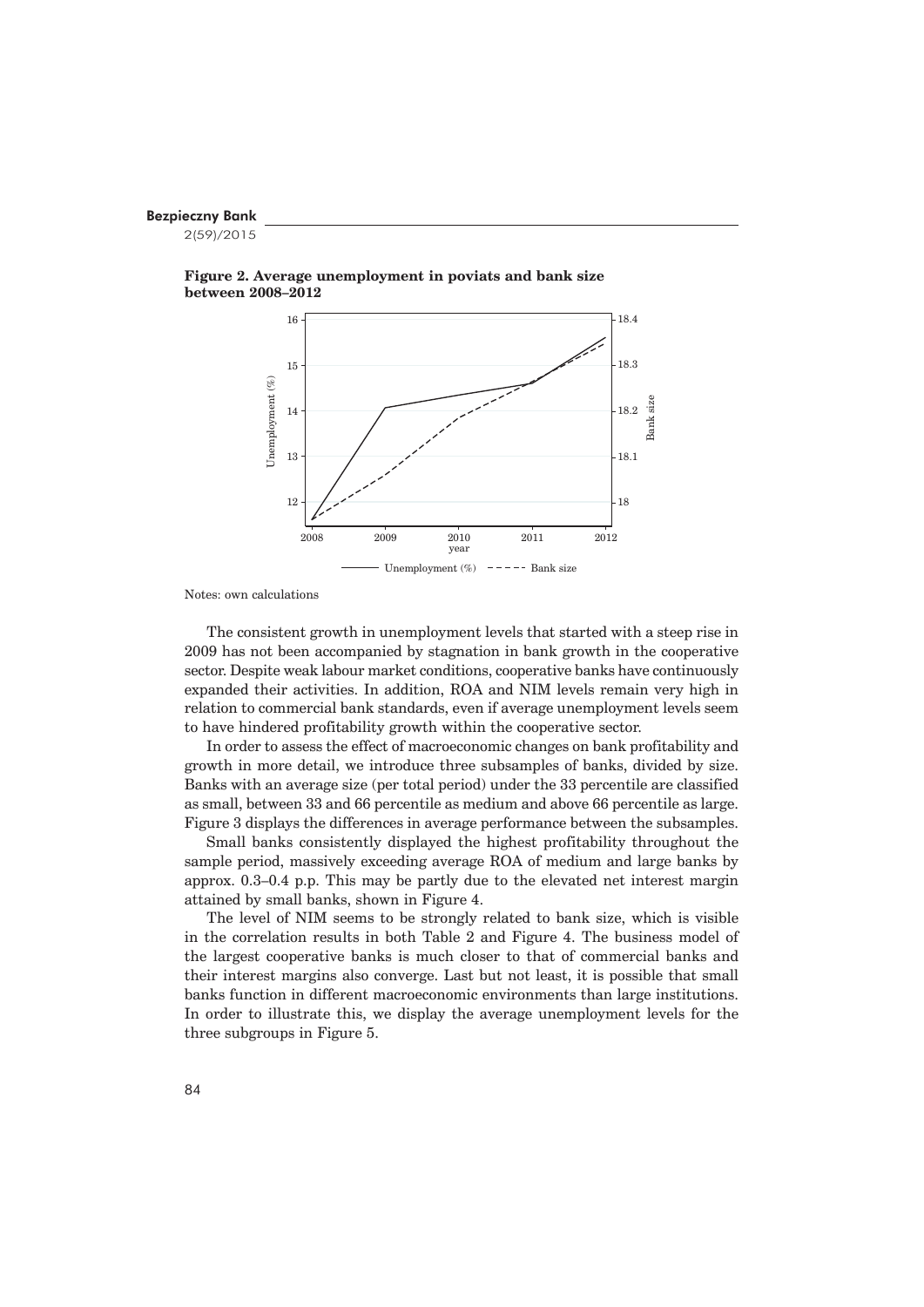

**Figure 3. Average ROA in subgroups of small, medium and large banks, between 2008–2012**

Notes: own calculations





Notes: own calculations

Large banks are based in the areas with the lowest unemployment levels, in comparison to medium and small banks, so their operating environment should enhance their profitability levels and growth ratios. Correlation results and the analysis of means seem to contradict this conclusion, as it is the smallest banks that report the highest average profitability. These differences indicate that it is important to include subgroup estimations in our analyses, in addition to the total sample treatment.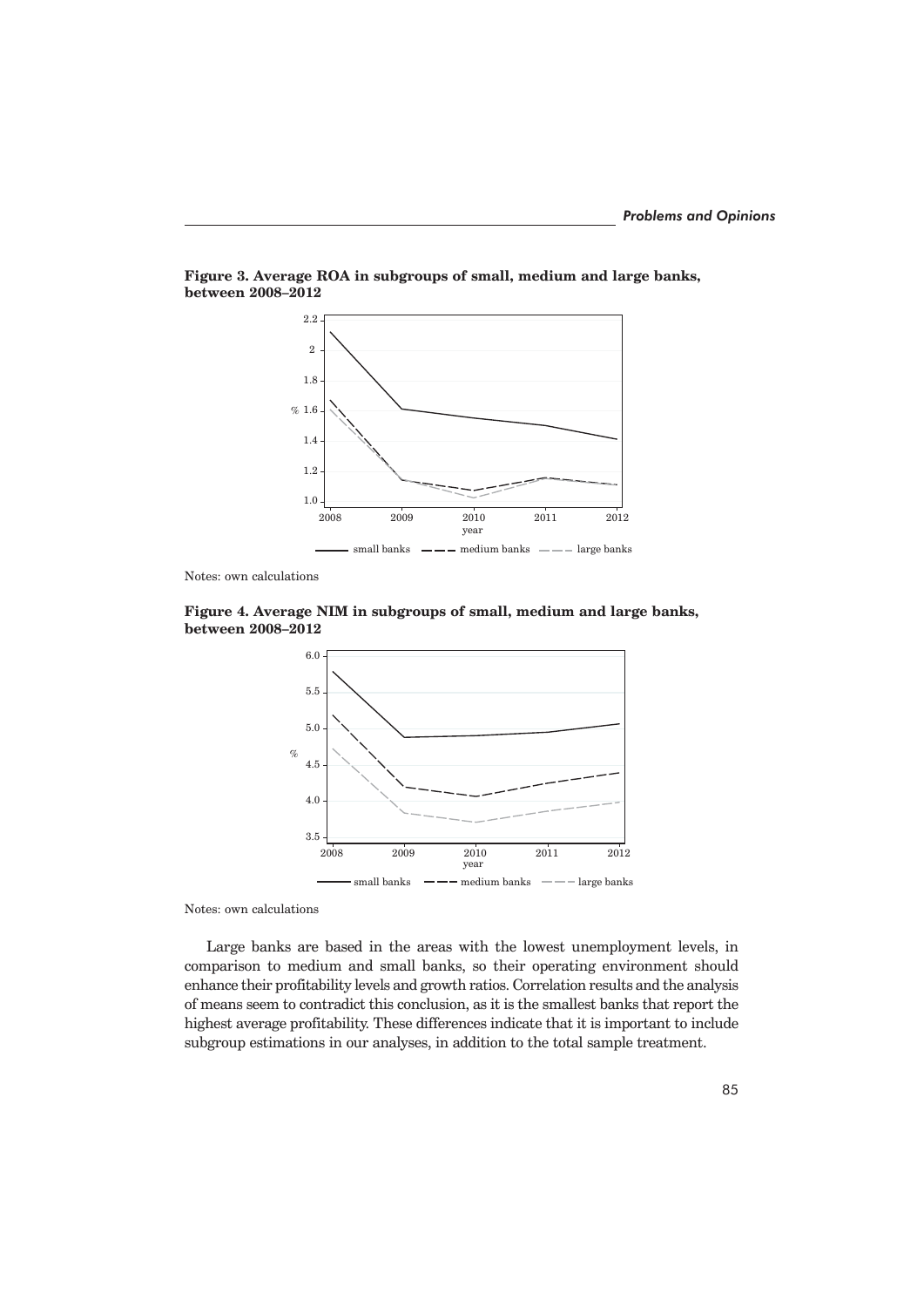2(59)/2015





Notes: own calculations

#### **4. EMPIRICAL RESULTS**

Results of estimation of equation 1 are presented in Table 3. These results confirm that cooperative bank performance is strongly linked to the economic situation of the poviats where banks are headquartered. Higher unemployment is related to lower interest margins and lower pre-provisioning results, which translate into decreased profitability at the net income level. All coefficients for these profitability ratios are negative and strongly significant, an effect which persists even after including or excluding some control variables (not shown).

Costs are higher in banks situated in regions with labour market problems and this may stem from the higher expense of seeking out less risky customers and performing a more meticulous credit risk assessment, in terms of systems and high quality staff. Higher unemployment limits the expansion opportunities for cooperative banks, visible in the negative relation between asset growth and unemployment.

Coefficients of the control variables confirm the tentative results based on the mean analysis and correlations. There is a negative relation between bank size and profitability, expressed as the net interest margin and operating or regular ROA. On the other hand, the relation between size and cost efficiency is statistically insignificant, indicating that smaller banks are not necessarily better cost controllers. In addition, larger banks have better growth possibilities and they manage to expand their activities, which is visible through the positive relation between size and asset growth.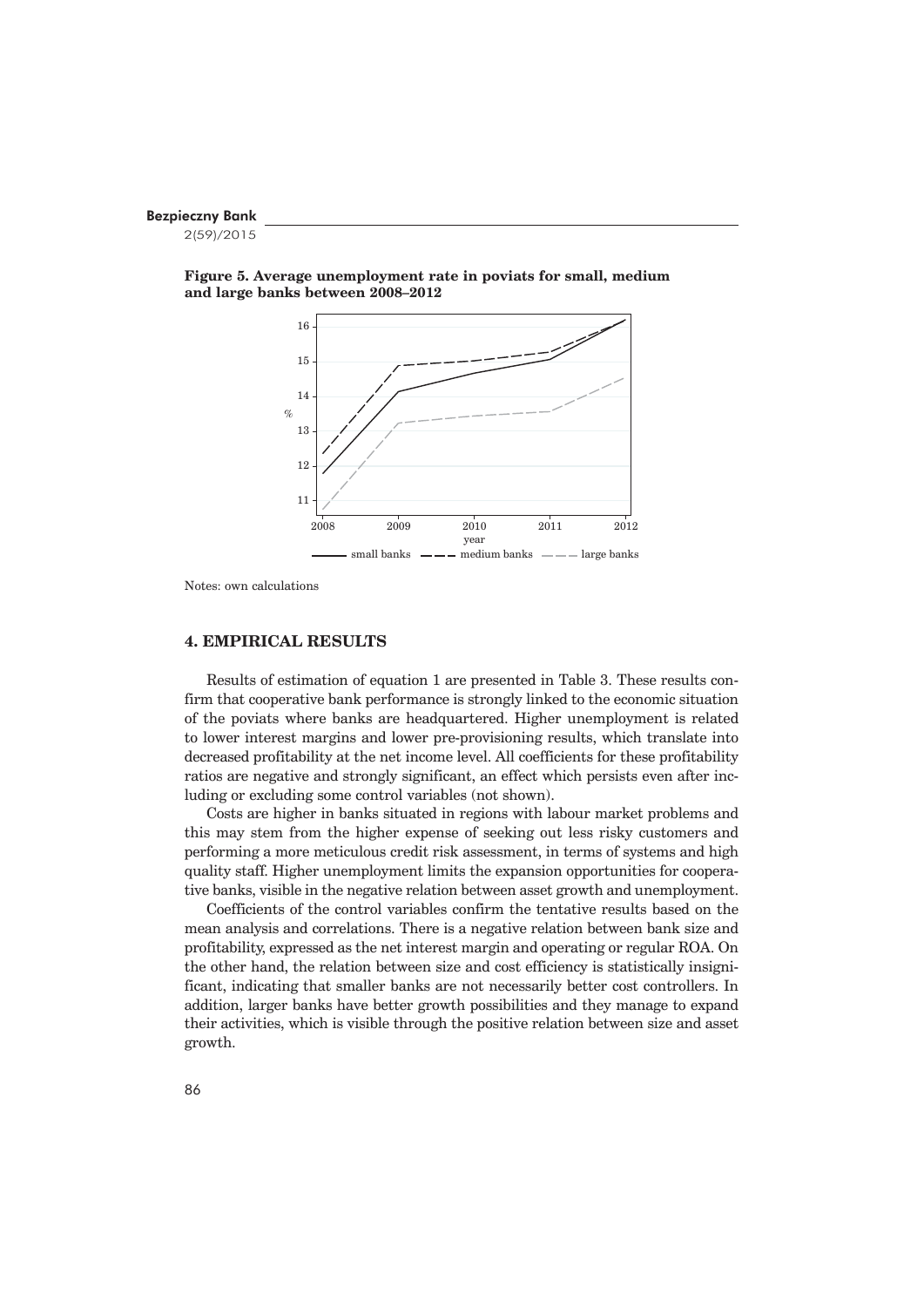|                 | <b>ROA</b>   | <b>OROA</b>  | <b>NIM</b>   | Cost<br>income | Asset growth    |
|-----------------|--------------|--------------|--------------|----------------|-----------------|
|                 | $^{-1}$      | $-2$         | $-3$         | $-4$           | $-5$            |
| Unemployment    | $-0.0489***$ | $-0.0393***$ | $-0.0400***$ | $0.5409***$    | $-1.3333^{***}$ |
|                 | [0.008]      | [0.008]      | [0.006]      | [0.077]        | $[0.157]$       |
| Loans/assets    | 0.0021       | $-0.0009$    | $-0.0001$    | 0.0187         | $-0.0256$       |
|                 | $[0.001]$    | $[0.001]$    | $[0.001]$    | $[0.013]$      | $[0.026]$       |
| Deposits/assets | $-0.0134*$   | $-0.0162***$ | $-0.0349***$ | 0.0961         | 1.2380***       |
|                 | $[0.007]$    | $[0.006]$    | $[0.005]$    | $[0.062]$      | $[0.126]$       |
| Fee share       | $-0.0533***$ | $-0.0830***$ | $-0.1395***$ | $0.7573***$    | $0.2000**$      |
|                 | [0.005]      | [0.004]      | [0.003]      | [0.042]        | [0.085]         |
| <b>Size</b>     | $-1.0064***$ | $-0.9484***$ | $-2.0499***$ | $-0.383$       | 6.3779***       |
|                 | [0.101]      | [0.091]      | $[0.072]$    | $[0.914]$      | $[1.863]$       |
| Constant        | 22.6200***   | 23.2873***   | 48.8062***   | 34.6714**      | $-193.0554***$  |
|                 | $[1.700]$    | $[1.537]$    | $[1.217]$    | $[15.433]$     | $[31.458]$      |
| No_of_obs       | 1726         | 1708         | 1726         | 1726           | 1726            |
| No of banks     | 365          | 364          | 365          | 365            | 365             |
| R-Squared       | 0.2627       | 0.3532       | 0.7224       | 0.2683         | 0.1394          |

**Table 3. Bank profitability and growth versus local economic environment between 2008–2012**

*Notes:* ROA is the relation of net income to total assets in year *t*, OROA is the relation of pre-provisioning income to total assets in year *t*, NIM is the relation of net interest income to total assets in year *t*, Cost income is the relation of non-operating expenses to operating revenues in year *t*, Asset growth is the rate of growth of total assets between year *t–*1 and *t*, Unemployment is the year-end rate of registered unemployment in poviat j, Loans/assets are total loans to total assets in year *t*, Deposits/assets are total deposits to total assets in year *t*, Fee share is the share of net fees in total operating income, Size is the natural logarithm of total assets. \*, \*\* and \*\*\* correspond to significance levels of 0.1, 0.05 and 0.01 respectively. Standard errors are given in brackets.

Cooperative bank profitability is linked to its funding structure: a higher share of deposits in assets implies weaker results. This is due to the cost of attracting the savings necessary to expand loan activities. On the other hand, banks with higher deposits grow more rapidly and may see their profitability increase in the future. The share of loans in total assets does not determine profits or bank expansion.

As the share of loans and share of deposits may be interrelated, we exclude the share of deposits from the estimation and results for loan to assets ratios remain unchanged (not shown). In order to assess the adjustment of profitability in reaction to changes in local unemployment levels, we re-estimate Equation 1 and replace unemployment levels with annual unemployment growth. The results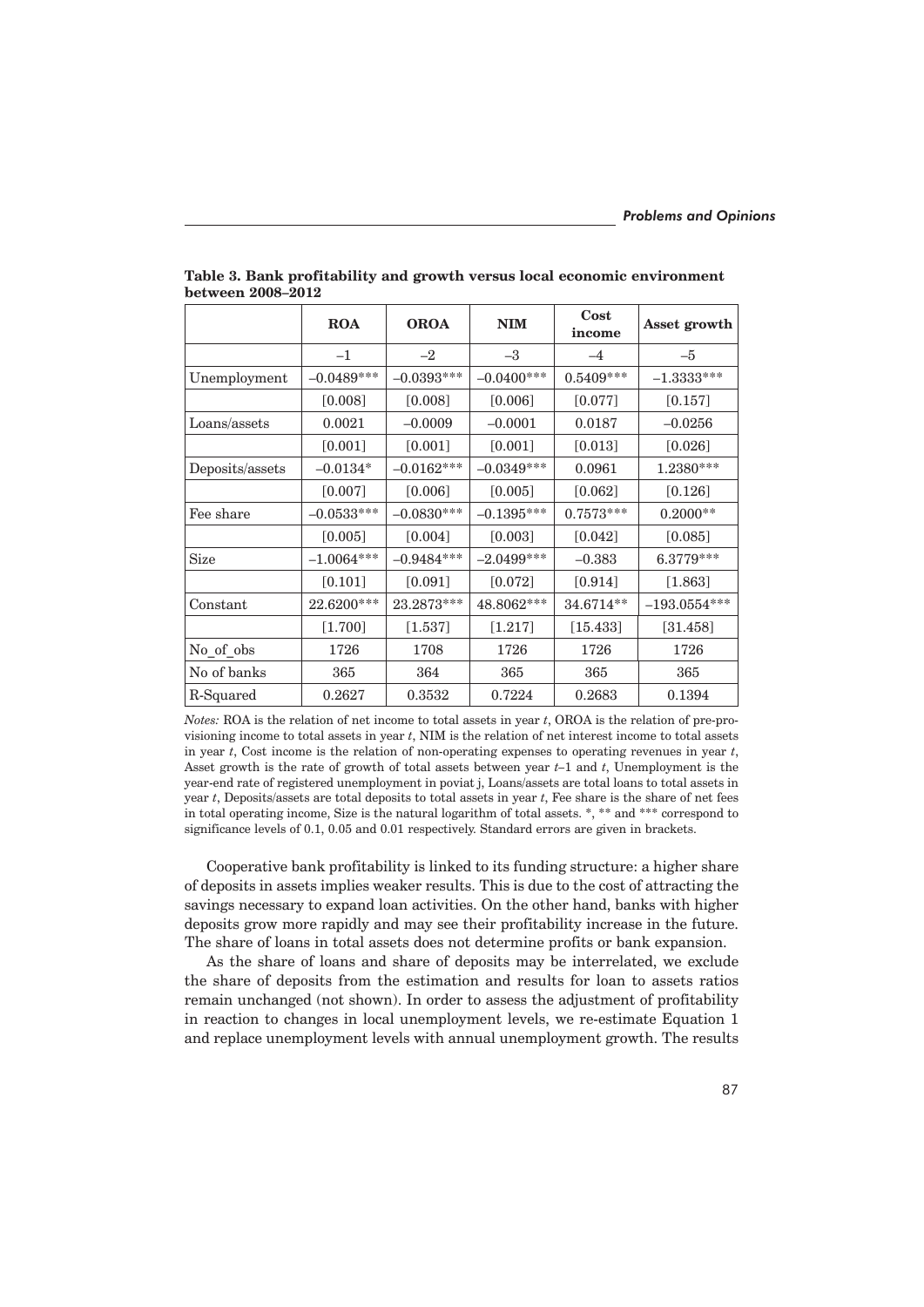2(59)/2015

are shown in Table 4. The main results are sustained, with the same signs and statistical significance of coefficients of similar magnitude.

Results from the main estimation indicate that cooperative banks are sensitive to changes in the local economic environment. At the same time, profitability depends on bank size, so there is a possibility that differently sized banks react differently to economic developments in their local environment. In order to study this in more detail, we re-estimate equation 1 on the three subsamples defined in the previous section. The results for the main profitability indicators ROA, OROA and NIM are shown in Table 5, while cost income and asset growth are depicted in Table 6.

|                        | <b>ROA</b>   | <b>OROA</b>  | <b>NIM</b>   | Cost<br>income | Asset<br>growth |
|------------------------|--------------|--------------|--------------|----------------|-----------------|
|                        | $-1$         | $-2$         | $-3$         | $-4$           | $-5$            |
| Unemployment<br>growth | $-0.3586***$ | $-0.3772***$ | $-0.3786***$ | 5.4249***      | $-10.9037***$   |
|                        | $[0.071]$    | $[0.064]$    | $[0.051]$    | $[0.641]$      | $[1.318]$       |
| Loans/assets           | 0.0021       | $-0.001$     | $-0.0001$    | 0.0181         | $-0.0242$       |
|                        | $[0.001]$    | $[0.001]$    | $[0.001]$    | $[0.013]$      | [0.026]         |
| Deposits/assets        | $-0.009$     | $-0.0140**$  | $-0.0322***$ | 0.0626         | 1.3461***       |
|                        | [0.007]      | [0.006]      | [0.005]      | $[0.061]$      | [0.125]         |
| Fee share              | $-0.0499***$ | $-0.0778***$ | $-0.1343***$ | $0.6791***$    | $0.3236***$     |
|                        | [0.005]      | [0.004]      | [0.003]      | $[0.044]$      | [0.090]         |
| <b>Size</b>            | $-1.2922***$ | $-1.1506***$ | $-2.2593***$ | 2.3565***      | $-1.096$        |
|                        | $[0.077]$    | $[0.070]$    | $[0.055]$    | $[0.696]$      | $[1.431]$       |
| Constant               | 26.6874***   | 26.1162***   | 51.7064***   | $-2.9378$      | $-87.7368***$   |
|                        | $[1.408]$    | $[1.265]$    | $[1.001]$    | $[12.650]$     | [26.023]        |
| No. of obs.            | 1726         | 1708         | 1726         | 1726           | 1726            |
| No. of banks           | 365          | 364          | 365          | 365            | 365             |
| R-Squared              | 0.2585       | 0.3572       | 0.7249       | 0.2798         | 0.1372          |

**Table 4. Bank profitability and growth versus local economic environment between 2008–2012 (including unemployment growth)**

*Notes:* ROA is the relation of net income to total assets in year *t*, OROA is the relation of pre-provisioning income to total assets in year *t*, NIM is the relation of net interest income to total assets in year *t*, Cost income is the relation of non-operating expenses to operating revenues in year *t*, Asset growth is the rate of growth of total assets between year *t*–1 and *t*, Unemployment growth is the rate of growth in year-end rate of registered unemployment in poviat j, Loans/assets are total loans to total assets in year *t*,, Deposits/assets are total deposits to total assets in year *t*, Fee share is the share of net fees in total operating income, Size is the natural logarithm of total assets. \*, \*\* and \*\*\* correspond to significance levels of 0.1, 0.05 and 0.01 respectively. Standard errors are given in brackets.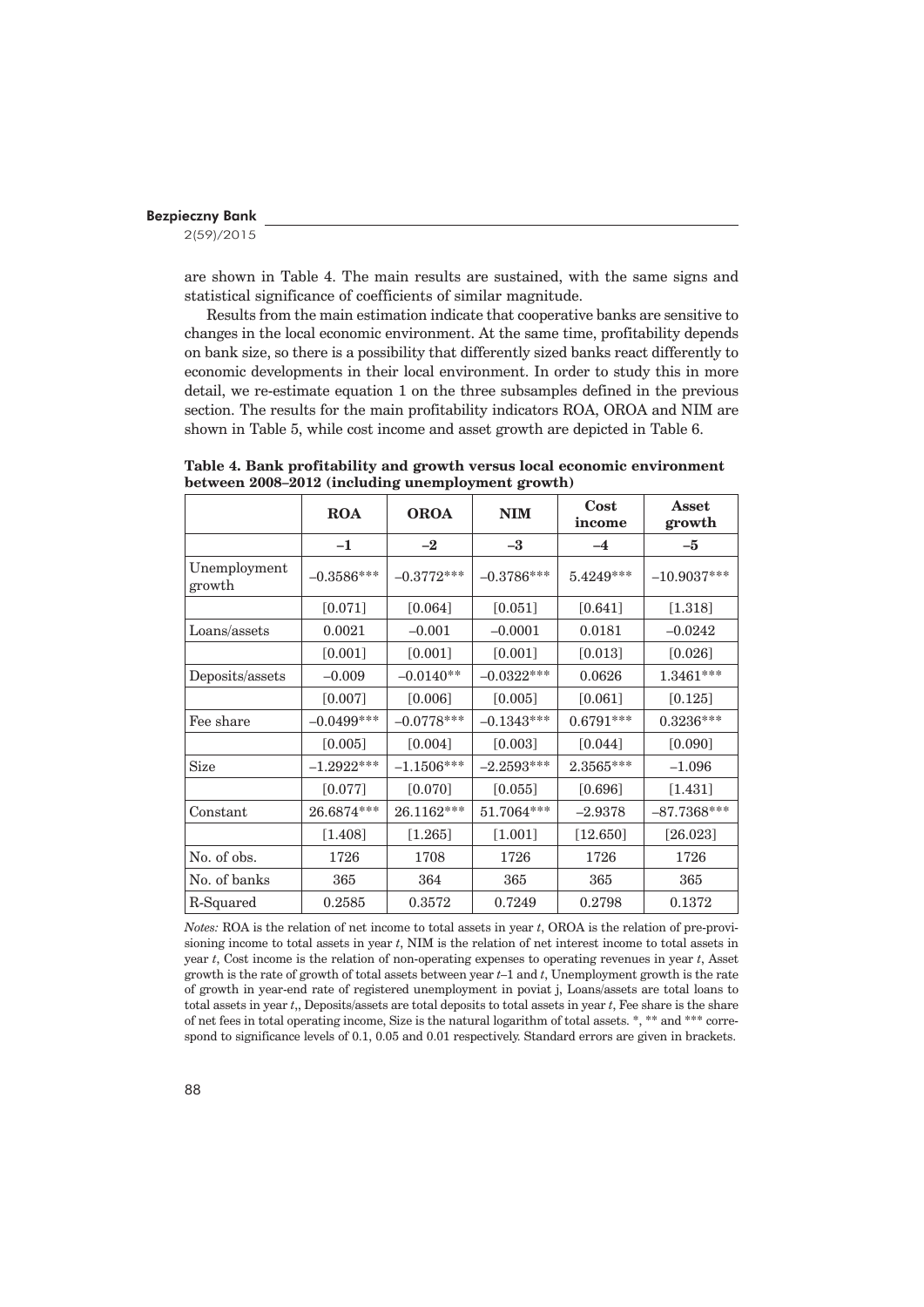|          |                | NIM         |  |
|----------|----------------|-------------|--|
| nemt – i |                | NIM         |  |
|          | anne anno      | ${\rm ORO}$ |  |
|          |                | <b>OROA</b> |  |
|          |                | <b>OROA</b> |  |
|          | nd large banks | ROA         |  |
|          | neguung a      | ROA         |  |
|          | i.<br>ิตทาล    | ROA         |  |
| ţ        |                |             |  |

| subsamples of small, medium-size and large banks, between 2008-2012                                                                            |              |              |              |                |              |                      |              |              |              |
|------------------------------------------------------------------------------------------------------------------------------------------------|--------------|--------------|--------------|----------------|--------------|----------------------|--------------|--------------|--------------|
|                                                                                                                                                | ROA          | ROA          | ROA          | <b>OROA</b>    | <b>OROA</b>  | <b>OROA</b>          | NIM          | NIM          | NIM          |
|                                                                                                                                                | $s$ mall     | medium       | large        | $s$ mall       | medium       | large                | $s$ mall     | medium       | large        |
|                                                                                                                                                | banks        | banks        | banks        | banks          | banks        | banks                | banks        | banks        | banks        |
|                                                                                                                                                | T            | ၛ            | ကို          | $\overline{4}$ | မှ           | ۴                    | 7            | ရာ           | ရာ           |
| Unemploy-<br>ment                                                                                                                              | $-0.0416***$ | $-0.0359***$ | $-0.0425***$ | $-0.0244*$     | $-0.0274*$   | $-0.0406***$         | $-0.0397***$ | $-0.0284***$ | $-0.0286***$ |
|                                                                                                                                                | [0.014]      | [0.015]      | [0.016]      | [0.014]        | [0.014]      | $\left[0.012\right]$ | [0.012]      | [0.010]      | [0.010]      |
| Loans/assets                                                                                                                                   | 0.0023       | 0.0031       | 0.0005       | 0.0012         | $-0.0021$    | $-0.0014$            | $-0.0002$    | 0.0001       | 0.0001       |
|                                                                                                                                                | [0.002]      | [0.002]      | [0.003]      | [0.002]        | [0.002]      | [0.002]              | [0.002]      | [0.002]      | [0.002]      |
| Deposits<br>assets                                                                                                                             | 0.0082       | $-0.0274*$   | $-0.0154$    | $-0.0007$      | $-0.0112$    | $-0.0190*$           | $-0.0317***$ | $-0.0373***$ | $-0.0229***$ |
|                                                                                                                                                | [0.010]      | [0.014]      | [0.013]      | [0.010]        | [0.014]      | [0.010]              | [0.009]      | [0.010]      | [0.008]      |
| Fee share                                                                                                                                      | $-0.0462***$ | $-0.0553***$ | $-0.0595***$ | $-0.0726***$   | $-0.0846***$ | $-0.0939***$         | $-0.1298***$ | $-0.1516***$ | $-0.1415***$ |
|                                                                                                                                                | [0.008]      | [0.008]      | [0.008]      | [0.008]        | [0.008]      | [0.006]              | [0.007]      | [0.006]      | [0.005]      |
| Size                                                                                                                                           | $-1.4583***$ | $-1.0476***$ | $-0.9409***$ | $-1.4835***$   | $-0.9580***$ | $-0.8556***$         | $-2.1926***$ | $-2.2805***$ | $-1.9809***$ |
|                                                                                                                                                | [0.198]      | [0.186]      | [0.157]      | [0.195]        | [0.177]      | [0.120]              | [0.172]      | [0.124]      | [0.095]      |
| Constant                                                                                                                                       | 27.7454****  | 24.2456***   | 22.5191 ***  | 30.0116***     | 22.9353***   | 22.7874 ***          | 49.2988***   | 53.3211***   | 47.7617***   |
|                                                                                                                                                | [2.983]      | [3.176]      | [2.970]      | [2.947]        | [3.004]      | [2.265]              | [2.591]      | [2.109]      | [1.803]      |
| No of obs                                                                                                                                      | 562          | 575          | 589          | 552            | 571          | 585                  | 562          | 575          | 589          |
| No of banks                                                                                                                                    | 121          | 120          | 124          | 121            | 120          | 124                  | 121          | 120          | 124          |
| R-Squared                                                                                                                                      | 0.3062       | 0.2459       | 0.258        | 0.3293         | 0.313        | 0.4627               | 0.6451       | 0.7657       | 0.7717       |
| Notes: ROA is the relation of net income to total assets in year t, OROA is the relation of pre-provisioning income to total assets in year t, |              |              |              |                |              |                      |              |              |              |

(per total period) under the 33 percentile, Medium banks with average size between 33 and 66 percentile, Large banks with average size of<br>above 66 percentile. \*, \*\* and \*\*\* correspond to significance levels of 0.1, 0.05 an nues in year *t*, Asset growth is the rate of growth of total assets between year *t*–1 and *t*, Unemployment is the year-end rate of registered unemployment in poviat j, Loans/assets are total loans to total assets in year  $t$ , Deposits/assets are total deposits to total assets in year  $t$ , Fee share is the share of net fees in total operating income, Size is the unemployment in poviat j, Loans/assets are total loans to total assets in year *t*, Deposits/assets are total deposits to total assets in year *t*, Fee share is the share of net fees in total operating income, Size is the natural logarithm of total assets, Small banks are banks with average size (per total period) under the 33 percentile, Medium banks with average size between 33 and 66 percentile, Large banks with average size of NIM is the relation of net interest income to total assets in year t, Cost income is the relation of non-operating expenses to operating revenues in year t, Asset growth is the rate of growth of total assets between year t-1 and t, Unemployment is the year-end rate of registered NIM is the relation of net interest income to total assets in year *t*, Cost income is the relation of non-operating expenses to operating reveabove 66 percentile. \*, \*\* and \*\*\* correspond to significance levels of 0.1, 0.05 and 0.01 respectively. Standard errors are given in brackets.

# *Problems and Opinions*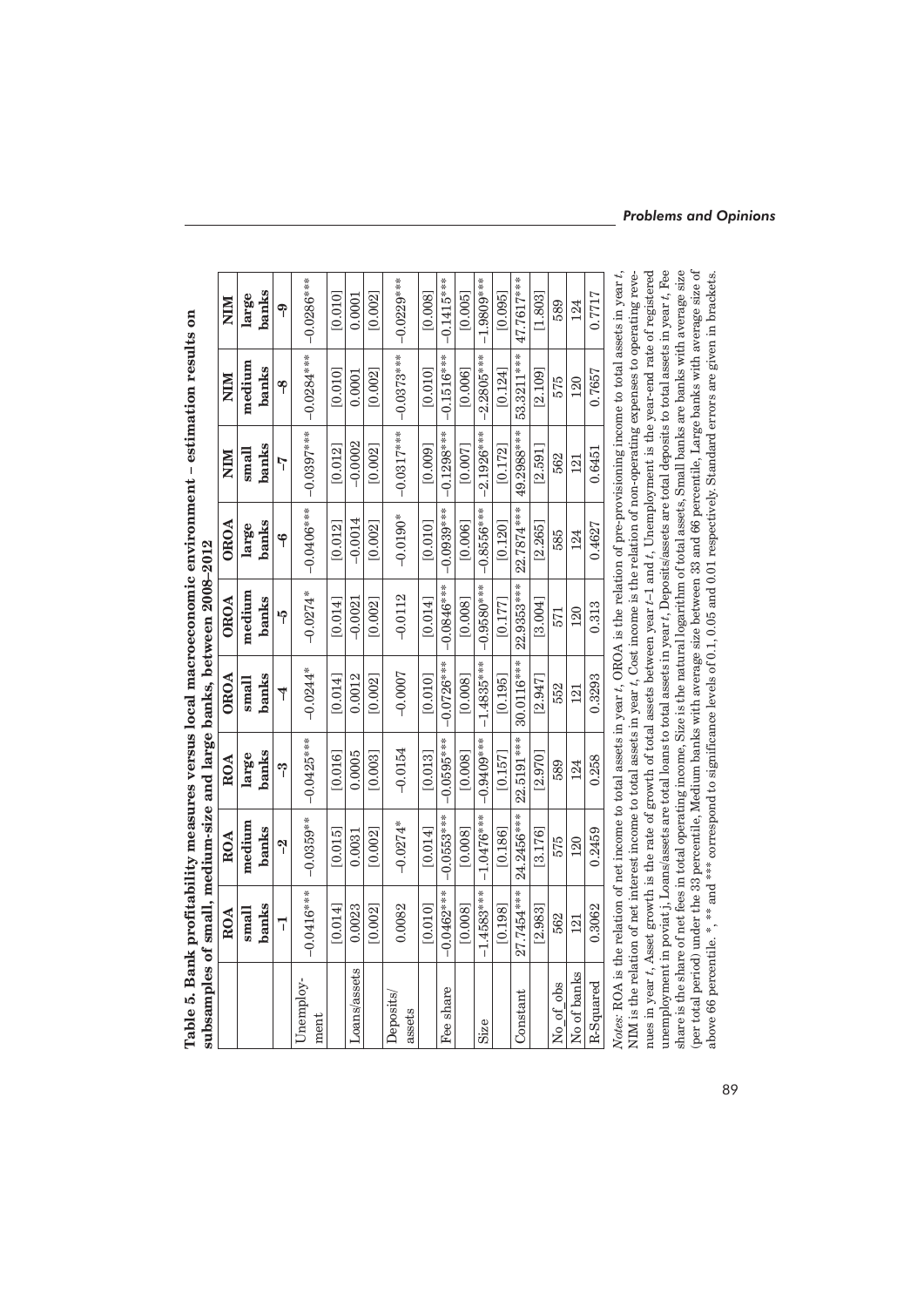2(59)/2015

|                     | Cost<br>income | Cost<br>income  | Cost<br>income | Asset<br>growth | Asset<br>growth | Asset<br>growth |
|---------------------|----------------|-----------------|----------------|-----------------|-----------------|-----------------|
|                     | small<br>banks | medium<br>banks | large<br>banks | small<br>banks  | medium<br>banks | large<br>banks  |
|                     | $-1$           | $-2$            | $-3$           | $-4$            | $-5$            | $-6$            |
| Unemploy-<br>ment   | $0.3172**$     | $0.3802***$     | $0.6827***$    | $-1.1836***$    | $-1.2779***$    | $-1.7552***$    |
|                     | [0.134]        | $[0.132]$       | $[0.141]$      | $[0.268]$       | [0.283]         | $[0.279]$       |
| Loans/assets        | 0.005          | 0.0232          | 0.0185         | $-0.0092$       | $-0.0681$       | 0.0053          |
|                     | [0.022]        | $[0.021]$       | $[0.024]$      | [0.045]         | [0.044]         | [0.047]         |
| Deposits/<br>assets | 0.0242         | $-0.0609$       | 0.0438         | 1.0923***       | $1.3589***$     | $1.1205***$     |
|                     | [0.101]        | $[0.125]$       | [0.118]        | $[0.202]$       | $[0.267]$       | $[0.234]$       |
| Fee share           | $0.5822***$    | $0.8118***$     | $0.9057***$    | $0.4829***$     | 0.1159          | 0.0216          |
|                     | [0.074]        | [0.072]         | [0.072]        | [0.148]         | [0.153]         | [0.143]         |
| Size                | 3.8734**       | 1.7765          | $-2.252$       | $12.2612***$    | 6.3625*         | 3.7582          |
|                     | [1.919]        | [1.607]         | [1.388]        | [3.846]         | [3.438]         | [2.748]         |
| Constant            | $-25.6122$     | 10.4267         | 69.2944***     | $-282.5379***$  | $-199.4159***$  | $-134.8289***$  |
|                     | [28.864]       | [27.401]        | [26.257]       | [57.850]        | [58.595]        | [51.993]        |
| No of obs           | 562            | 575             | 589            | 562             | 575             | 589             |
| No of banks         | 121            | 120             | 124            | 121             | 120             | 124             |
| R-Squared           | 0.1621         | 0.2864          | 0.3755         | 0.178           | 0.1213          | 0.164           |

#### **Table 6. Bank growth and cost-income ratio versus local macroeconomic environment – estimation results on subsamples of small, medium and large banks, between 2008–2012**

*Notes:* ROA is the relation of net income to total assets in year *t*, OROA is the relation of pre-provisioning income to total assets in year *t*, NIM is the relation of net interest income to total assets in year *t*, Cost income is the relation of non-operating expenses to operating revenues in year *t*, Asset growth is the rate of growth of total assets between year *t-1* and *t*, Unemployment is the year-end rate of registered unemployment in poviat j, Loans/assets are total loans to total assets in year *t*, Deposits/assets are total deposits to total assets in year *t*, Fee share is the share of net fees in total operating income, Size is the natural logarithm of total assets, Small banks are banks with average size (per total period) under the 33 percentile, Medium banks with average size between 33 and 66 percentile, Large banks with average size of above 66 percentile. \*, \*\* and \*\*\* correspond to significance levels of 0.1, 0.05 and 0.01 respectively. Standard errors are given in brackets.

The results presented in Table 5 outline some differences in the relation between profitability and local macroeconomic environment, depending on the size of the bank. In terms of ROA, all bank samples are found to display similar sensitivity to unemployment. In all three cases, higher local unemployment translates to lower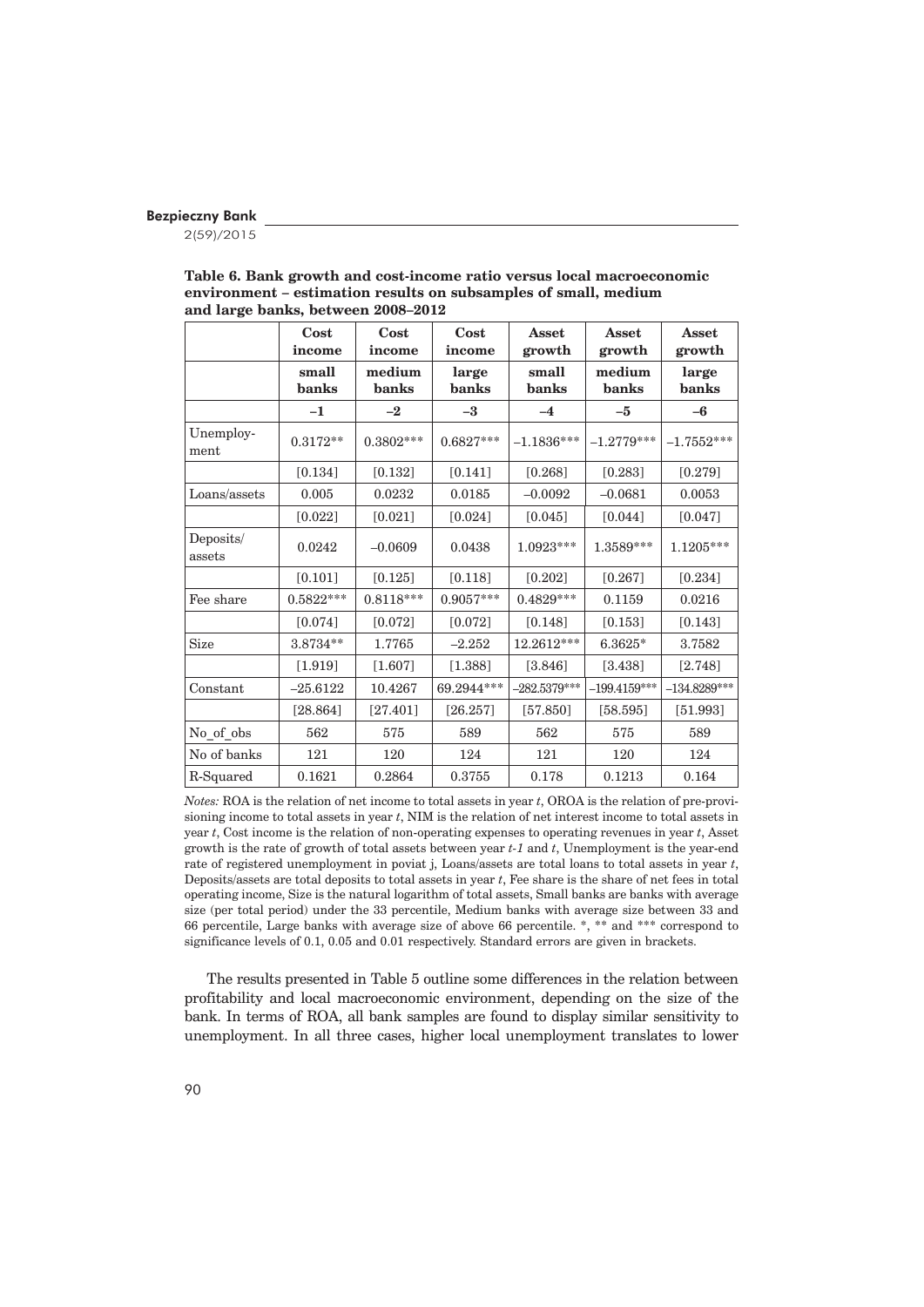overall profitability. Pre-provisioning profit results indicate that large banks are most vulnerable to employment problems, while the relation between operating profit and unemployment within the small and medium-sized banks group is less statistically significant and smaller. Taken together with the total net income result, this may indicate that small banks are negatively affected by unemployment hikes at the level of loan loss provisions. Increasing employment problems surface through difficulties with credit quality and are visible only after accounting for provisions. Conversely, small banks suffer most at the level of net interest margin, even though all three groups are affected.

Large banks display the strongest link between unemployment and cost efficiency in economic terms.Being headquartered in a region with lower employment rates affects cost income ratios much more in this subsample than in the small bank subsample. Where asset growth is concerned, large banks are mostly troubled by unemployment. Small banks with more supple structures are nevertheless possibly better able to adapt to changing labour market conditions and sustain growth. On the other hand, large banks may also experience some obstacles to further expansion, as due to their size they are more vulnerable to competition from universal banks. Large cooperative financial institutions may lose some of their competitive advantages that are mostly visible on small markets – profound client know-how, more meticulous credit risk assessments and knowledge of local economic perspectives.

Last but not least, we study the reaction of cooperative banks to changes in unemployment levels that could be defined as a local economic 'downturn' or 'revival'. In order to identify such situations, we use changes in unemployment levels, where annual variations surpass 1 p.p. Increases in unemployment of above 1 p.p. are regarded as 'downturns', decreases by over 1 p.p. are 'revivals' and both are symbolised by dummy variables for the year the change took place. Thus, the estimated equations take the following forms:

*Bank profitability*<sub>i,t,j</sub> = 
$$
\alpha + \beta_1
$$
*Local macroeconomic environment*<sub>j,t</sub> +  
+  $\beta_2$ *Bank control variables*<sub>i,t</sub> +  $\beta_2$ *Downturn* +  $v_i$  +  $\varepsilon_{i,t}$  (2)

*Bank profitability*<sub>*i*,*t*<sub>j</sub></sub> = 
$$
\alpha + \beta_1
$$
Local macroeconomic environment<sub>*j*,*t*</sub> +  
+  $\beta_2$ Bank control variables<sub>*i*,*t*</sub> +  $\beta_2$ Reviewal +  $v_i$  +  $\varepsilon_{i,t}$  (3)

The results of estimating Equations (2) and (3) are presented in Table 7. The analysis of coefficients of the profitability variables shows that an increase in local unemployment rates by at least 1 p.p. has a negative impact on net interest margin and operating results. Bank profitability suffers due to lower margins and lower fees. Although the coefficient for ROA is also negative, it lacks statistical significance. According to the income smoothing theory, banks may be able to smooth out weaker operating earnings through less abundant loan loss provisions and soften the blow at the net income level.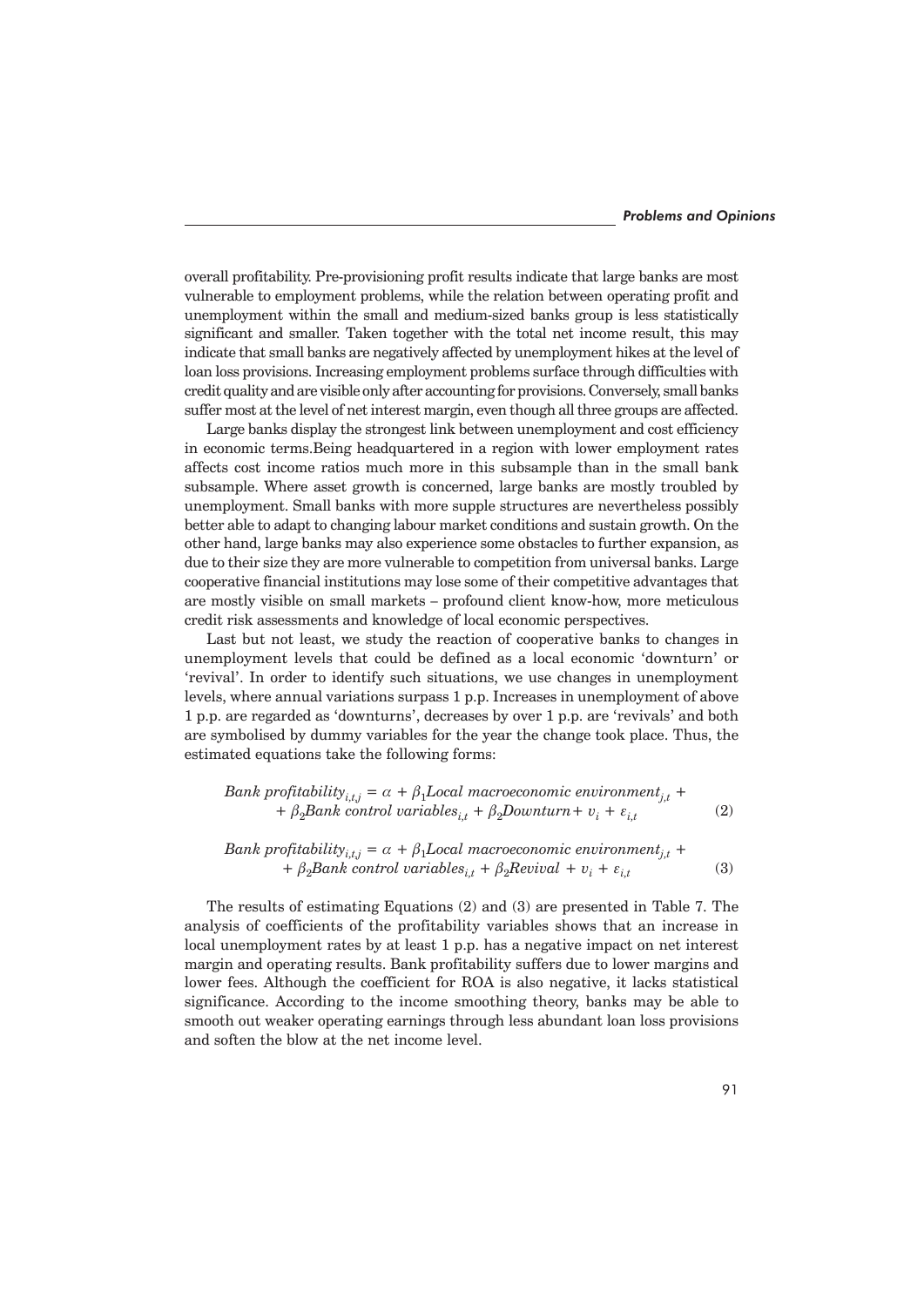| Bezpieczny Bank |  |
|-----------------|--|
|                 |  |
|                 |  |

2(59)/2015

|                                                                                                                                                                                                                                                                                                      | ROA                                                                     | ROA          | <b>OROA</b>  | <b>OROA</b>    | NIM          | NIM          | Cost        | Cost         | Asset                                                                                                                              | Asset          |
|------------------------------------------------------------------------------------------------------------------------------------------------------------------------------------------------------------------------------------------------------------------------------------------------------|-------------------------------------------------------------------------|--------------|--------------|----------------|--------------|--------------|-------------|--------------|------------------------------------------------------------------------------------------------------------------------------------|----------------|
|                                                                                                                                                                                                                                                                                                      |                                                                         |              |              |                |              |              | income      | income       | growth                                                                                                                             | growth         |
|                                                                                                                                                                                                                                                                                                      | 7                                                                       | $\tilde{c}$  | ကု           | $\overline{1}$ | $\tilde{f}$  | ٩            | ק<br>آ      | ရာ           | ရာ                                                                                                                                 | $-10$          |
| Unemploy-<br>ment                                                                                                                                                                                                                                                                                    | $-0.0410***$                                                            | $-0.0285***$ | $-0.0250***$ | $-0.0210***$   | $-0.0229***$ | $-0.0204***$ | 0.3555***   | 0.3459***    | $-1.1556***$                                                                                                                       | $-1.0801***$   |
|                                                                                                                                                                                                                                                                                                      | [0.010]                                                                 | [0.009]      | [0.009]      | [0.009]        | [0.007]      | [0.007]      | [0.086]     | [0.085]      | [0.176]                                                                                                                            | [0.174]        |
| Loans/assets                                                                                                                                                                                                                                                                                         | 0.0022                                                                  | 0.0021       | $-0.0009$    | $-0.001$       | $-0.0001$    | $-0.0001$    | 0.0186      | 0.0181       | $-0.0243$                                                                                                                          | $-0.0238$      |
|                                                                                                                                                                                                                                                                                                      | [0.001]                                                                 | [0.001]      | [0.001]      | [0.001]        | [0.001]      | [0.001]      | [0.013]     | [0.013]      | [0.026]                                                                                                                            | [0.026]        |
| Deposits/<br>assets                                                                                                                                                                                                                                                                                  | $-0.0133*$                                                              | $-0.0148***$ | $-0.0162***$ | $-0.0176***$   | $-0.0346***$ | $-0.0360***$ | 0.0952      | $0.1089*$    | $1.2250***$                                                                                                                        | $1.2031***$    |
|                                                                                                                                                                                                                                                                                                      | [0.007]                                                                 | [0.007]      | [0.006]      | [0.006]        | [0.005]      | [0.005]      | [0.062]     | [0.062]      | [0.126]                                                                                                                            | [0.126]        |
| Fee share                                                                                                                                                                                                                                                                                            | $-0.0527***$                                                            | $-0.0492***$ | $-0.0812***$ | $-0.0795***$   | $-0.1373***$ | $-0.1358***$ | $0.7315***$ | $0.7201***$  | $0.2349***$                                                                                                                        | $0.2655***$    |
|                                                                                                                                                                                                                                                                                                      | [0.005]                                                                 | [0.005]      | [0.004]      | [0.004]        | [0.003]      | [0.003]      | [0.042]     | [0.043]      | [0.086]                                                                                                                            | [0.087]        |
| Size                                                                                                                                                                                                                                                                                                 | $-1.0673***$                                                            | $-0.9732***$ | $-1.0485***$ | $-0.9236***$   | $-2.1682***$ | $-2.0249***$ | 0.9037      | $-0.6487$    | $5.0750***$                                                                                                                        | 7.1952***      |
|                                                                                                                                                                                                                                                                                                      | [0.103]                                                                 | [0.100]      | [0.093]      | [0.090]        | [0.074]      | [0.071]      | [0.934]     | [0.909]      | [1.907]                                                                                                                            | [1.853]        |
| Downturn                                                                                                                                                                                                                                                                                             | $-0.031$                                                                |              | $-0.0679***$ |                | $-0.0814***$ |              | $0.9188***$ |              | $-1.1260***$                                                                                                                       |                |
|                                                                                                                                                                                                                                                                                                      | [0.026]                                                                 |              | [0.023]      |                | [0.018]      |              | [0.233]     |              | [0.475]                                                                                                                            |                |
| Revival                                                                                                                                                                                                                                                                                              |                                                                         | $0.1560***$  |              | $0.1346***$    |              | 0.1441***    |             | $-1.4612***$ |                                                                                                                                    | 2.3466***      |
|                                                                                                                                                                                                                                                                                                      |                                                                         | [0.036]      |              | [0.033]        |              | [0.026]      |             | [0.329]      |                                                                                                                                    | [0.671]        |
| Constant                                                                                                                                                                                                                                                                                             | 23.6063***                                                              | 21.7104***   | 24.8767***   | 22.5874***     | 50.6653***   | 48.0460***   | 14.3015     | 42.3987***   | $-171.3627***$                                                                                                                     | $-210.7348***$ |
|                                                                                                                                                                                                                                                                                                      | [1.734]                                                                 | [1.701]      | 1.564        | [1.537]        | [1.235]      | [1.214]      | 15,669      | 15.450       | 31.976                                                                                                                             | 31.500         |
| z                                                                                                                                                                                                                                                                                                    | 1726                                                                    | 1726         | 1708         | 1708           | 1726         | 1726         | 1726        | 1726         | 1726                                                                                                                               | 1726           |
| No of banks                                                                                                                                                                                                                                                                                          | 365                                                                     | 365          | 364          | 364            | 365          | 365          | 365         | 365          | 365                                                                                                                                | 365            |
| R-squared                                                                                                                                                                                                                                                                                            | 0.2618                                                                  | 0.2709       | 0.3558       | 0.3597         | 0.7251       | 0.7274       | 0.2741      | 0.2763       | 0.1443                                                                                                                             | 0.1484         |
| Notes: ROA is the relation of net income to total assets in year t, OROA is the relation of pre-provisioning income to total assets in year                                                                                                                                                          |                                                                         |              |              |                |              |              |             |              |                                                                                                                                    |                |
| NIM is the relation of net interest income to total assets in year t, Cost income is the relation of non-operating expenses to operating reve-<br>nues in year $t$ , Asset growth is the rate of growth of total assets between year $t-1$ and $t$ , Unemployment is the year-end rate of registered |                                                                         |              |              |                |              |              |             |              |                                                                                                                                    |                |
| unemployment                                                                                                                                                                                                                                                                                         |                                                                         |              |              |                |              |              |             |              | in poviat j, Loans/assets are total loans to total assets in year t, Deposits/assets are total deposits to total assets in year t, |                |
| Fee share is the                                                                                                                                                                                                                                                                                     |                                                                         |              |              |                |              |              |             |              | share of net fees in total operating income, Size is the natural logarithm of total assets. *, *** and *** correspond to signi-    |                |
| ficance levels of                                                                                                                                                                                                                                                                                    | 0.1, 0.05 and 0.01 respectively. Standard errors are given in brackets. |              |              |                |              |              |             |              |                                                                                                                                    |                |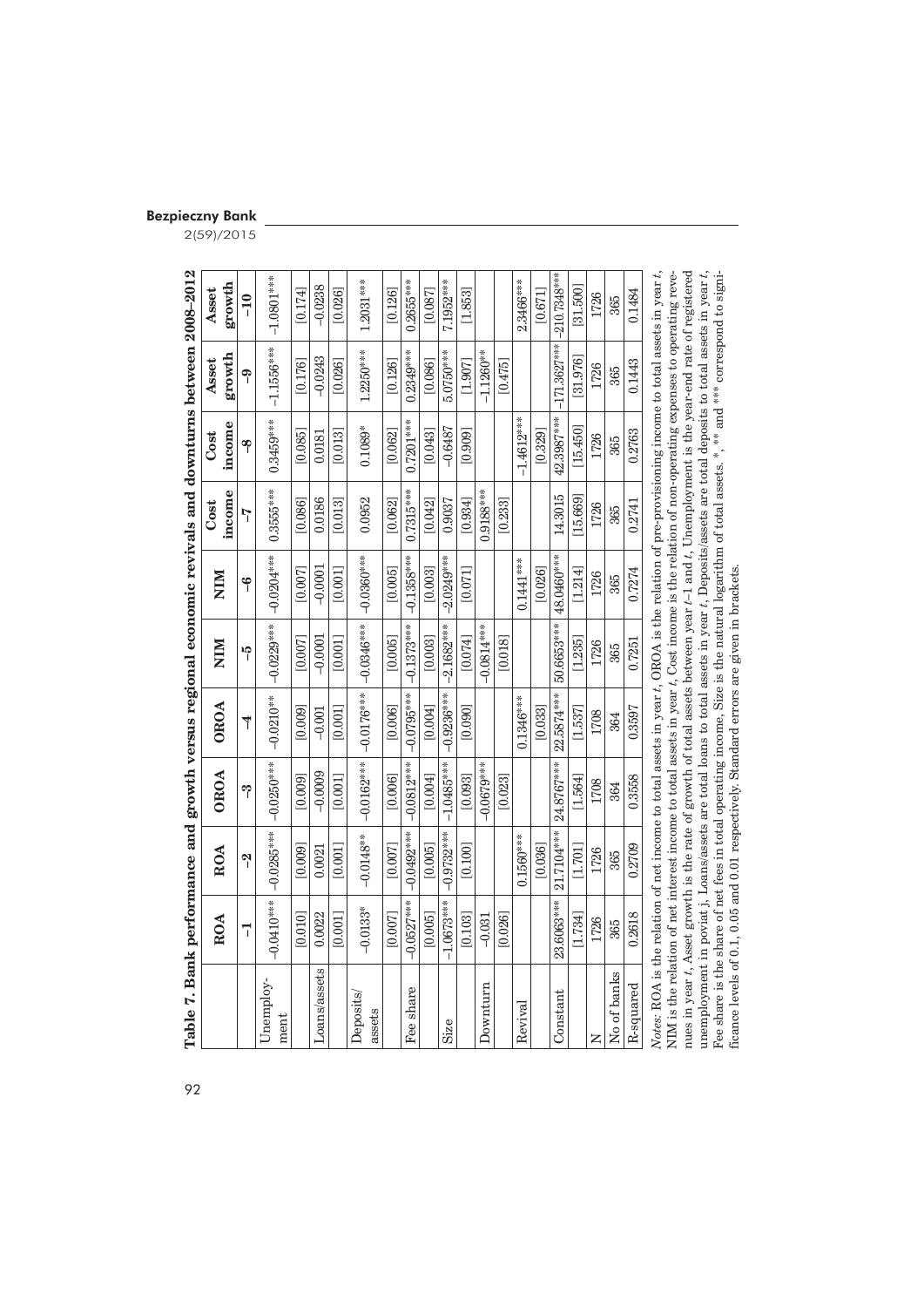Detetioration of the local economy also increases cost income ratios, as cost control is more challenging when all bank resources are used to maintain the client base and safeguard asset quality. Hikes in local unemployment are strongly negatively related to asset growth. On one hand, when the economy is stagnating, local businesses delay investments and are not seeking to expand their debt financing. On the other hand, expanding lending under pressure from a weakening labour market may result in credit risk problems later, so banks are not willing to grow under such circumstances either. As a result, not only does their current performance suffer, but also their perspectives for future profitability weaken.

When local labour markets recover, this is rapidly translated into improved cooperative bank performance. There is a significant hike in profitability ratios, both at the net interest and operating profit level, as well as on the net income side. Banks located in areas where economic upturns take place also have a leaner cost structure and their growth is visibly greater.

## **5. CONCLUSIONS**

In our paper, we have analysed the relation between performance and growth of cooperative banks and the regional macroeconomic situation between 2008–2012. We have demonstrated that these financial institutions are right to be concerned about possible macroeconomic deteriorations (Miklaszewska and Kil 2014). Performance and growth of cooperative banks are strongly linked to regional economies, proxied by the unemployment rate. Banks headquartered in poviats with smaller labour market problems are able to report higher interest margins, healthier earnings and leaner cost structures. In addition, their growth is also more robust and thus they are able to feed into future profitability. Regional downturns and revivals are rapidly translated into bank results, with hikes in unemployment paired with weaker earnings of banks from the region. We have also demonstrated that despite homogeneity in business models, the supervisory context and funding possibilities, there is heterogeneity in the relation between local economic conditions and performance. As a result, the stability of the – generally robust – Polish cooperative sector should be considered alongside changes in the regional economies in which these banks operate. Unfavourable developments in local poviats, not necessarily visible in national macroeconomic indicators, could adversely affect the stability of individual institutions. In times of diminished public confidence in the banking sector, this should be given particular consideration, to avoid bankruptcies of cooperative institutions that play a crucial role in local communities.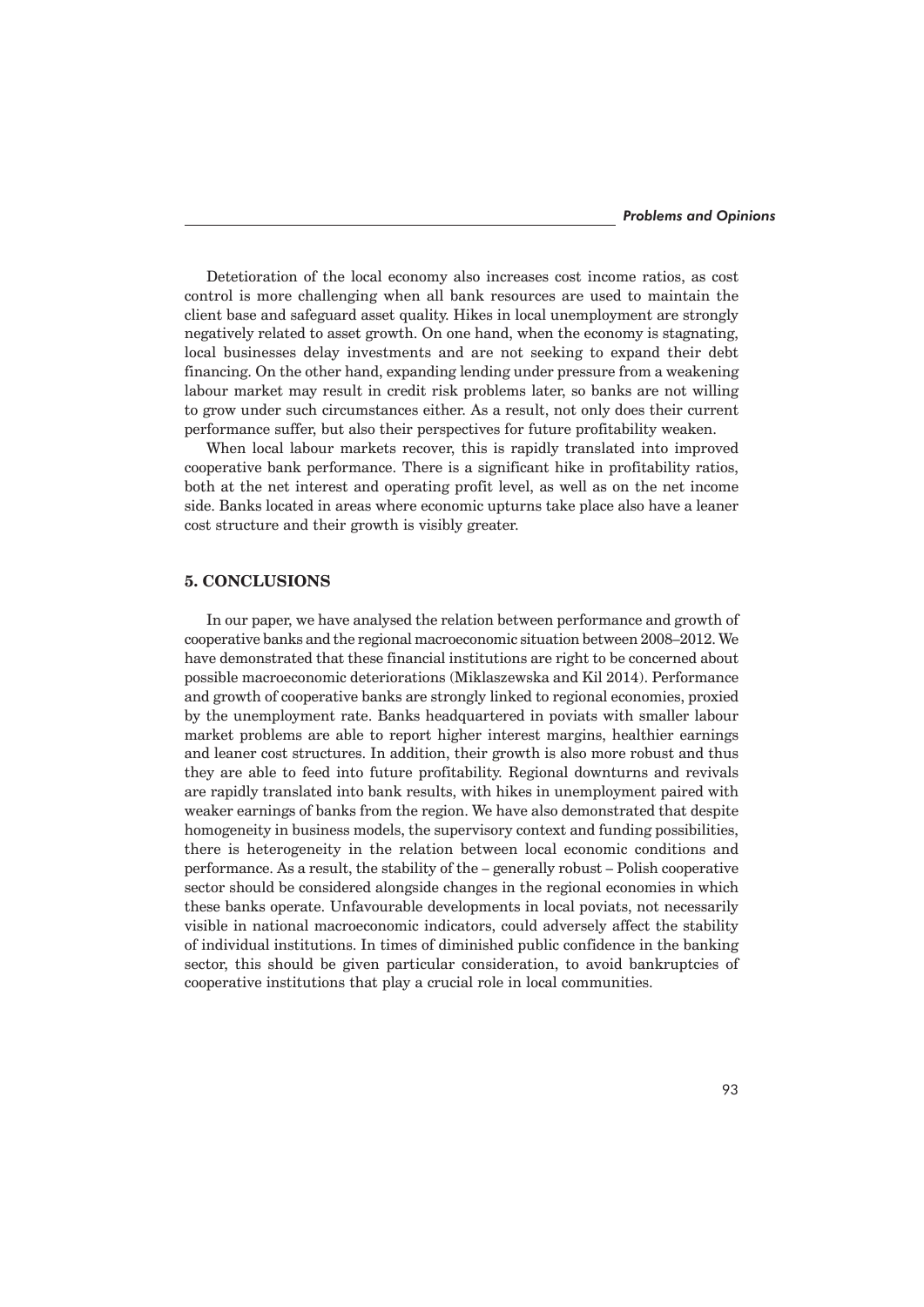2(59)/2015

## **Abstract**

The aim of this paper is to analyse the vulnerability of Polish cooperative banks to changes in macroeconomic environments within the poviats where those banks operate. We find that the profitability, cost income and growth of cooperative banks are strongly related to local conditions. Banks headquartered in poviats with lower unemployment are able to report healthier earnings and leaner cost structures, and face better growth prospects. Deteriorations and revivals in poviats are reflected in bank performance and growth, demonstrating the sensitivity of these banks to local developments not necessarily mirrored in national economic indicators. In addition, despite homogeneity within the cooperative banking sector, we demonstrate differences in the relation of performance and economic situation between subgroups of small, medium-sized and large banks.

**Key words:** cooperative banks, bank performance

## **References**

- Bouvatier, V., Lepetit, L., Strobel, F. (2014): Bank income smoothing, ownership concentration and the regulatory environment, *Journal of Banking and Finance*, 41, p. 253–270.
- De Jonghe, O. (2010): Back to basics in banking? A micro-analysis of banking system stability, *Journal of Financial Intermediation*, 19, p. 387–417.
- Fiordelisi, F., Mare, D.S. (2013): Probability of default and efficiency in cooperative banking, *Journal of International Financial Markets, Institutions & Money*, 26, p. 30–45.
- Fiordelisi, F., Mare, D.S. (2014): Competition and financial stability in European cooperative banks, *Journal of International Money and Finance*, 45, p. 1–16.
- Furlong, F., Krainer, J. (2007): *Regional Economic Conditions and the Variability of Rates of Return in Commercial Banking*, Federal Reserve Bank of San Francisco working paper.
- Goddard, J., McKillop, D., Wilson, J. (2008a): The diversification and financial performance of US credit unions, *Journal of Banking and Finance*, 32, p. 1836–1849.
- Goddard, J., McKillop, D., Wilson, J. (2008b): What drives the performance of cooperative financial institutions? Evidence for US credit unions, *Applied Financial Economics*, 18(II), p. 879–893.
- Hesse, H., Cihak, M. (2007): *Cooperative Banks and Financial Stability,* IMF Working Paper
- KNF (2014a) "Report on credit unions 2013", (in Polish) www.knf.gov.pl